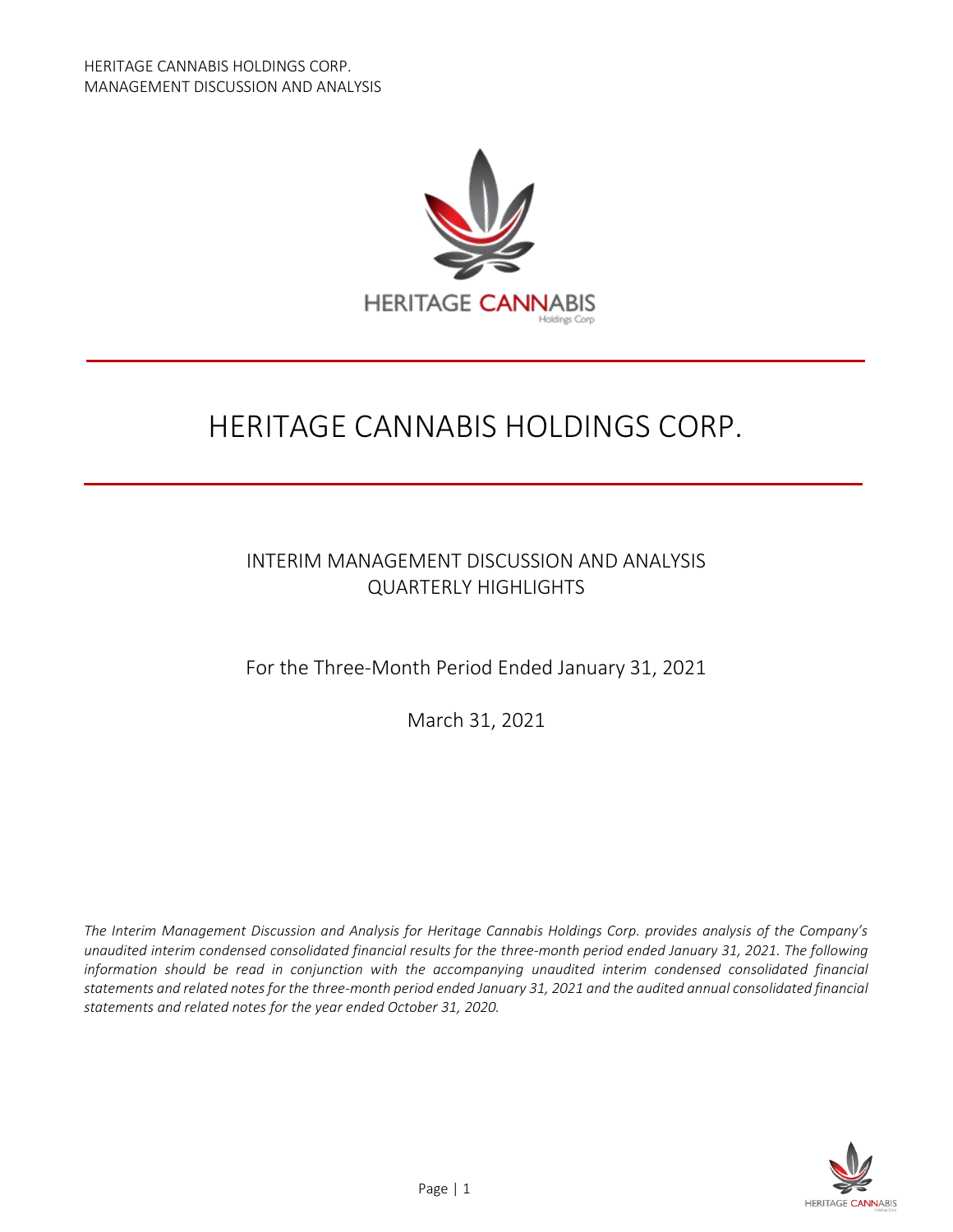

# Date of Report

The following interim Management Discussion and Analysis ("MD&A") focuses on significant factors that have affected Heritage Cannabis Holdings Corp. (the "Company" or "Heritage") performance and such factors that may affect its future performance. This MD&A should be read in conjunction with the Company's unaudited interim condensed consolidated financial statements and related notes for the three-month period ended January 31, 2021 and the audited annual consolidated financial statements and related notes for the year ended October 31, 2020, which were prepared in accordance with International Financial Reporting Standards ("IFRS"), as issued by the International Accounting Standards Board ("IASB"). Unless otherwise noted, all currency amounts are in Canadian dollars. This MD&A is dated March 31, 2021.

#### Forward-Looking Information

This MD&A contains forward-looking statements that relate to the Company's current expectations and views of future events. In some cases, these forward-looking statements can be identified by words or phrases such as "may", "might", "will", "expect", "anticipate", "estimate", "intend", "plan", "indicate", "seek", "believe", "predict" or "likely", or the negative of these terms, or other similar expressions intended to identify forward-looking statements. The Company has based these forward-looking statements on its current expectations and projections about future events and financial trends that it believes might affect its financial condition, results of operations, business strategy and financial needs. These forward-looking statements include, among other things, statements relating to:

- the Company's expectations regarding its revenue, expenses and research and development operations;
- the Company's anticipated cash needs and its needs for additional financing;
- the Company's intention to grow the business and its operations;
- expectations with respect to future production costs, capacity and yield;
- expectations regarding growth rates, growth plans and strategies;
- expectations with respect to the approval and/or amendment of the Company's licenses;
- expectations with respect to the future growth of its medical and recreational cannabis products;
- the medical benefits, safety, efficacy, dosing and social acceptance of cannabis;
- the Company's competitive position and the regulatory environment in which the Company operates;
- the Company's expected business objectives for the next twelve months;
- the Company's plans with respect to the payment of dividends;
- the Company's ability to obtain additional funds through the sale of equity or debt commitments;
- the future growth of the cannabis industry;
- the ability for the Company to access consumer markets for its products;
- the Company's ability to expand into international markets;
- the Company's relationship with its distribution partners;
- cannabis and cannabidiol oil processing efficiency and sales;
- impact of scientific findings regarding long term impacts of Cannabis use or ability to cure medical issues;
- the ability of the Company to access sufficient power for generation of greenhouses;
- the efficiency of mechanical processing for hemp;
- the variability of hemp farming; and
- estimations and anticipated effects of the novel strain of coronavirus ("COVID-19") pandemic.

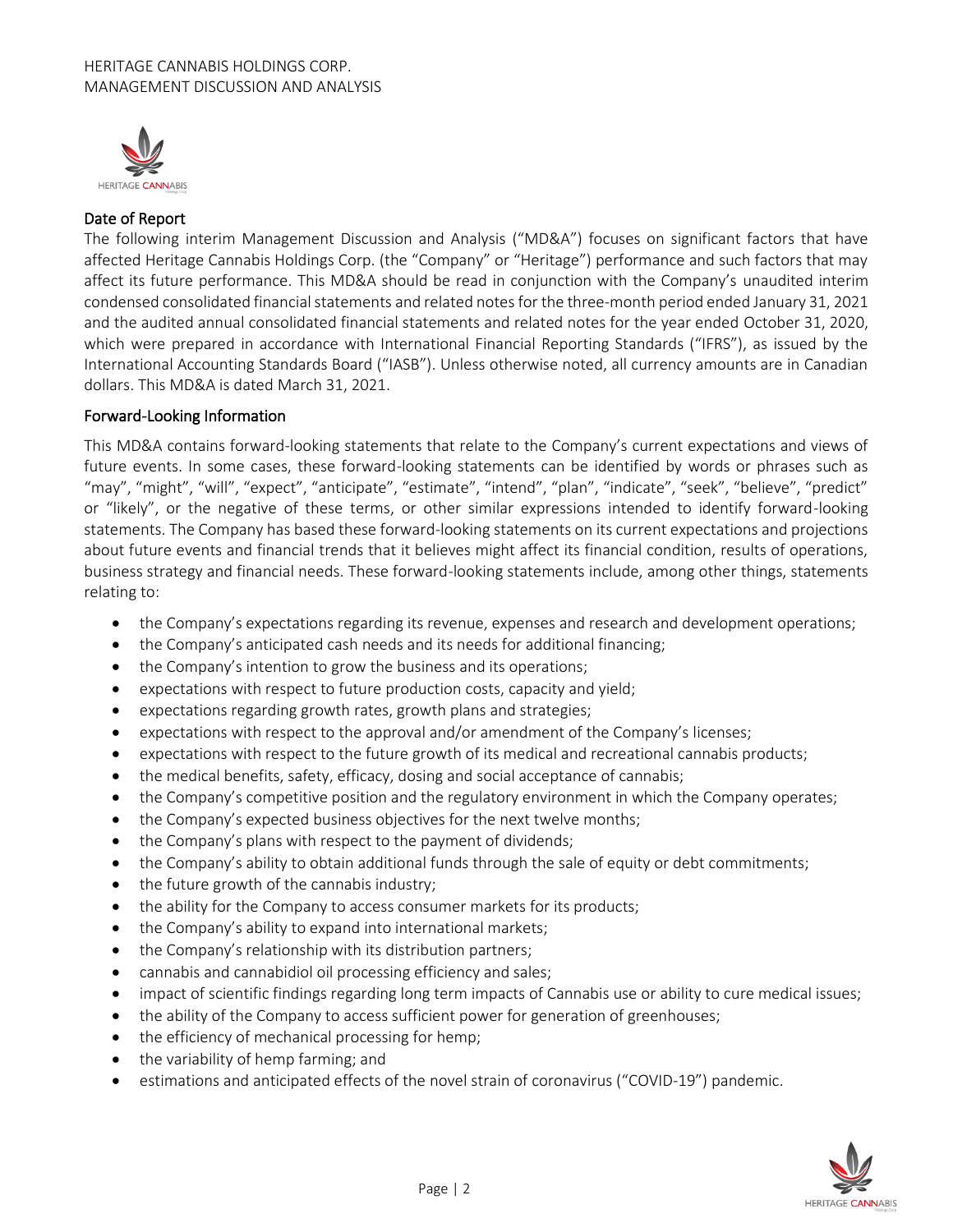Forward-looking statements are based on certain assumptions and analyses made by the Company in light of the experience and perception of historical trends, current conditions and expected future developments and other factors it believes are appropriate and are subject to risks and uncertainties. In making the forward-looking statements included in this MD&A, the Company has made various material assumptions, including but not limited to (i) that regulatory requirements will be maintained; (ii) general business and economic conditions; (iii) the Company's ability to successfully execute its plans and intentions; (iv) the availability of financing on reasonable terms; (v) the Company's ability to attract and retain skilled staff; (vi) market competition; (vii) the products and technology offered by the Company's competitors; and (vii) that the Company's current good relationships with its suppliers, service providers and other third parties will be maintained. Although the Company believes that the assumptions underlying these statements are reasonable, they may prove to be incorrect, and the Company cannot assure that actual results will be consistent with these forward-looking statements. Given these risks, uncertainties and assumptions, investors should not place undue reliance on these forward-looking statements. Whether actual results, performance or achievements will conform to the Company's expectations and predictions is subject to a number of known and unknown risks, uncertainties, assumptions and other factors, including those listed under the heading "Risks and Uncertainties", included in this MD&A.

If any of these risks or uncertainties stated herein materialize, or if assumptions underlying the forward-looking statements prove incorrect, actual results might vary materially from those anticipated in those forward-looking statements. The assumptions referred to above and described in greater detail under "Risks and Uncertainties" should be considered carefully by readers.

The Company's forward-looking statements are based on the reasonable beliefs, expectations and opinions of management on the date of this MD&A (or as of the date they are otherwise stated to be made). Although the Company has attempted to identify important factors that could cause actual results to differ materially from those contained in forward-looking statements, there may be other factors that cause results not to be as anticipated, estimated or intended. There is no assurance that such statements will prove to be accurate, as actual results and future events could differ materially from those anticipated in such statements. Accordingly, readers should not place undue reliance on forward-looking statements. The Company does not undertake to update or revise any forward-looking statements, except as, and to the extent required by applicable securities laws in Canada.

#### Management's Responsibility for Financial Statements

The information provided in this MD&A, including the unaudited interim condensed consolidated financial statements and related notes, are the responsibility of Management. In the preparation of the accompanying unaudited interim condensed consolidated financial statements and related notes, estimates are sometimes necessary to make a determination of the future values for certain assets or liabilities. Management believes such estimates have been based on careful judgments and have been reflected in the accompanying interim condensed consolidated financial statements and related notes.

Management maintains a system of internal controls to provide reasonable assurance that the Company's assets are safeguarded and to facilitate the preparation of relevant and timely information.

#### Nature of Business and Overall Performance

The Company was incorporated on October 25, 2007 under the Business Corporations Act of British Columbia. The Company was called for trading on the TSX Venture Exchange on January 6, 2010. Effective March 8, 2013, Trijet Mining Corp. consolidated its share capital on a two-old-for-one-new basis and changed its name to Umbral Energy Corp. On October 20, 2014, the Common Shares of the Company commenced trading on the Canadian Securities Exchange ("CSE") under the symbol "UMB.C" and delisted its Common Shares from the TSX Venture Exchange. On January 9, 2018, the Company changed its name to Heritage Cannabis Holdings Corp. trading under the symbol "CANN.C" with no consolidation of capital and completed a Fundamental Change of business pursuant to CSE Policy 8 (as such term is defined in the CSE Policy 8) and operates as a cannabis issuer.

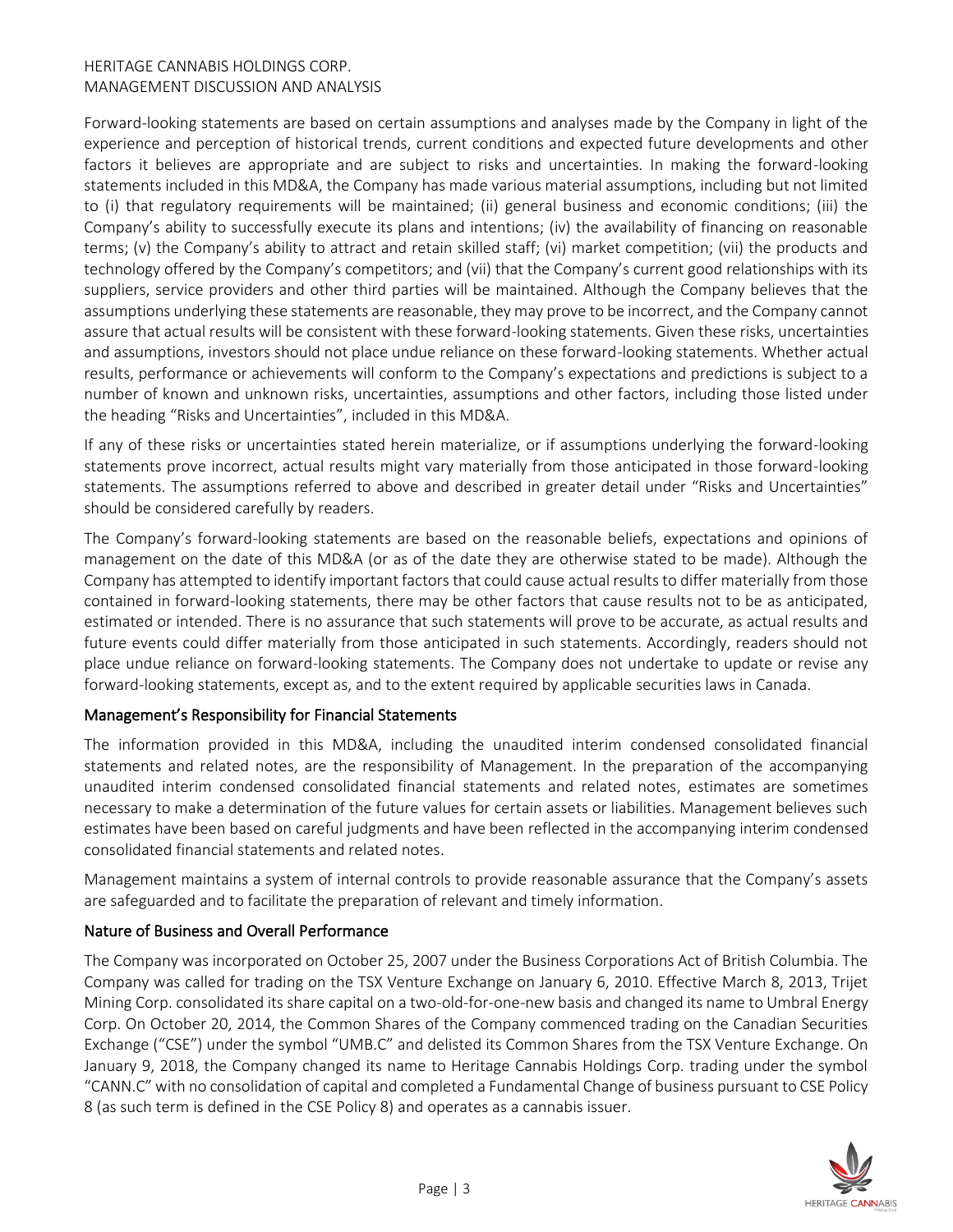The Company's head office is located at 77 Bloor Street West, Toronto, Ontario, M5S 1M2. At its August 9, 2019 annual general and special meeting of the shareholders of the Company, the shareholders approved a continuance into Ontario, which was effective on November 2, 2019.

Heritage is a cannabinoid Company focused on the production and sale of medical and recreational hemp-based and cannabis-based products and services which is regulated under the Cannabis Act, the Cannabis Regulations, and other applicable laws. The Cannabis Act received Royal Assent on June 21, 2018 and it, along with its supporting regulations, came into force on October 17, 2018. On October 17, 2019, amendments to the Cannabis Regulations came into force, permitting the production and sale of cannabis edibles, extracts, and topicals.

In pursuit of its vision, Heritage has built an infrastructure of complementary entities to advance their products or services to compete both domestically and internationally.

In Canada, Heritage operates through its subsidiaries Voyage Cannabis Corp. ("Voyage") and CannaCure Corporation ("CannaCure"), both regulated under the Cannabis Act Regulations. Voyage holds a Health Canada issued cultivation, processing and medical and adult use sales license, as well as an industrial hemp license and a cannabis oil sales license. Voyage operates out of a 15,500 square foot processing facility in Falkland, British Columbia, which has been fit out with a drying room, trimming room, packaging area and an approved security level vault. CannaCure operates out of a 122,000 square foot facility in Fort Erie, Ontario. Currently, CannaCure holds a Health Canada cultivation, processing and medical sales license, as well as an industrial hemp license and a cannabis oil sales license under the Cannabis Regulations. The facility was a former manufacturing plant for a pharmaceutical white labeler. Presently, approximately 24,260 square feet has been retrofitted for cannabis activities, and Management believes that the size and layout of the facility offer significant advantages in terms of expansion and diversification of product offerings and services. Management has earmarked the remainder of the facility for extraction and strategic partnerships, including related storage requirements. Management has developed partnership criteria and is in the process of assessing further potential partnerships for finished goods (edibles and infusion products) in connection with the ultimate selection of long-term strategic partners.

Working under these subsidiaries and the Purefarma, Pura Vida, Premium 5, RAD and feelgood. brands, Heritage focuses on extraction and the creation of derivative products and brands for recreational consumers, as well as the formulation of cannabis based medical solutions.

In the U.S., Heritage operates under Opticann Inc., a Colorado based oral and topical cannabinoid company with the rights to exclusively sell non-psychoactive cannabinoids Cannabidiol ("CBD") and Cannabigerol ("CBG"), products made with the patented VESIsorb® drug delivery system for optimized absorption and stability.

On December 18, 2018, Heritage incorporated Calyx Life Sciences Corp. ("Calyx") to support its business objectives by creating products and services that champion an integrative approach to cannabinoid therapy for healthcare consumers and practitioners. Led by Dr. Chris Spooner, the Company's Chief Science Officer, Calyx seeks to develop tools, resources and methods to simplify and normalize the use of medical cannabis while at the same time optimizing health outcomes for patients through a personalized and scientific approach to cannabinoid therapy.

During the third quarter of the year ended October 31, 2019, the Company commenced the build-out of its United States corporate infrastructure, with the incorporation of Heritage US Holdings Corp., a Delaware based entity, and Heritage (US) Cali Corp. ("Cali Corp") a California company. On July 26, 2019, through a series of transactions, Cali Corp. acquired a 30% interest in EndoCanna Health, Inc. ("EndoCanna"), the Company's first investment in the United States.

The Company incorporated four new wholly-owned subsidiaries: 5450 Realty Inc. (November 1, 2019), Heritage (US) Oregon Corp. (March 23, 2020), Heritage (US) Colorado Corp. (September 24, 2020) and Heritage Cannabis Exchange Corp. (October 6, 2020), of which the Company owns or controls 100% of the issued and outstanding shares of each of the four entities.

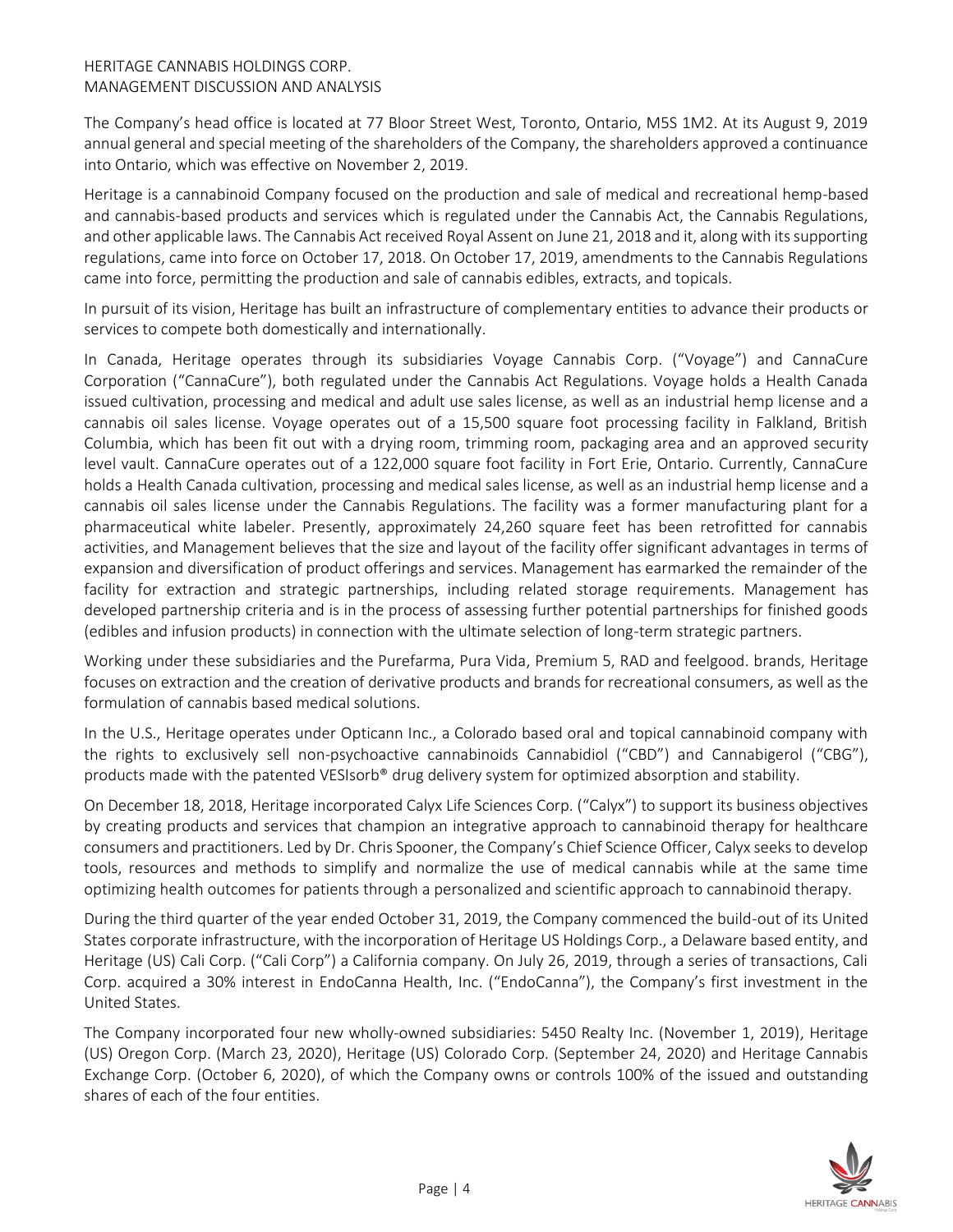# First Quarter Updates

On November 2, 2020 the Company announced it received its first order for products from Weed Pool Cannabis Co-operative ("Weed Pool") in the province of Saskatchewan. Weed Pool is a co-operative of independently-owned Saskatchewan cannabis retailers representing more than 50% of licensed cannabis sales in the province. It is a cannabis wholesaler licensed by the Saskatchewan Liquor and Gaming Authority ("SLGA") focused on collectively sourcing cannabis products for its members and other retailers in Saskatchewan. With over 60% of licensed cannabis retailers in Saskatchewan comprised of independent stores, Weed Pool offers all Heritage products efficient access across their retail distribution network, and provides retailers with products and pricing for which they may not otherwise have access.

On November 18, 2020, the Company announced that it signed an agreement with the Alberta Gaming, Liquor & Cannabis ("AGLC") to sell Heritage products in Alberta, and on December 14, 2020 received the first order from the province of Alberta. Products ordered include all seven vape cartridge products offered by Heritage including Pura Vida CBD 4:1 Honey Oil, and Indica, Sativa and Hybrid Honey Oil vape cartridges, as well as Purefarma Moon, Sun and CBD Earth vape cartridges.

On December 11, 2020, the Company announced that it accepted the resignation of its auditor MNP LLP ("Former Auditor") as of December 8, 2020 and that the board of directors of the Company appointed Davidson & Company LLP ("Successor Auditor") as the Company's auditor effective December 8, 2020. There were no reservations or modified opinions in the Former Auditor's audit reports for the Company. There are no "reportable events" (as the term is defined in National Instrument 51-102 - Continuous Disclosure Obligations ("NI 51-102")) between the Company and the Former Auditor. In accordance with NI 51-102, the notice of change of auditor, together with the required letters from the Former Auditor and the Successor Auditor, were reviewed by the board of directors of the Company and filed on SEDAR.

On December 15, 2020, the Company announced that it entered into an arrangement with CannaBR Exports Corp ("CannaBR"), a Brazilian focused pharmaceutical CBD product importation and distribution company, for the distribution and sale of bulk CBD products to the Brazilian cannabis market. Heritage, in conjunction with CannaBR, is focused on filing and achieving approvals from the Brazil Health Authority (ANVISA) to distribute and sell bulk CBD products in Brazil and is currently in advanced stages of product stability testing to meet ANVISA's requirements. Further, through the arrangement, Heritage established contracts with minimum order quantities agreed to by both parties to deliver CBD products in bulk to CannaBR's large distribution network in Brazil with the option to establish long-term distribution contracts. Upon satisfying product stability testing requirements under ANVISA, in addition to the minimum order contracts currently in place with CannaBR, the Company will commence final negotiations to secure a long-term sales agreement for a 5-year term with a 5 year extension.

On December 23, 2020, Heritage announced that it entered into a definitive agreement (the "Agreement") to acquire all of the issued and outstanding securities of Premium 5 Ltd. ("Premium 5"), a Canada-based recreational and medical cannabis company that creates high-quality full spectrum concentrates under the brand Premium 5. Premium 5 is a leader in developing and launching products, proven by successfully introducing one of the first hydrocarbon products in the Canadian recreational and medical markets as well as becoming the first to launch live resin vapes. Premium 5 offers a wide range of high-quality products that encompass premium, core, and value priced brands in both the recreational and medical markets, creating a leading portfolio of products in the Cannabis 2.0 space focused on derivative concentrates. It is best known for its namesake brand – Premium 5 in the premium hydrocarbon and solventless concentrates category, as well as the newly launched RAD value brand in the value hydrocarbon concentrate, flower and distillate vape categories.

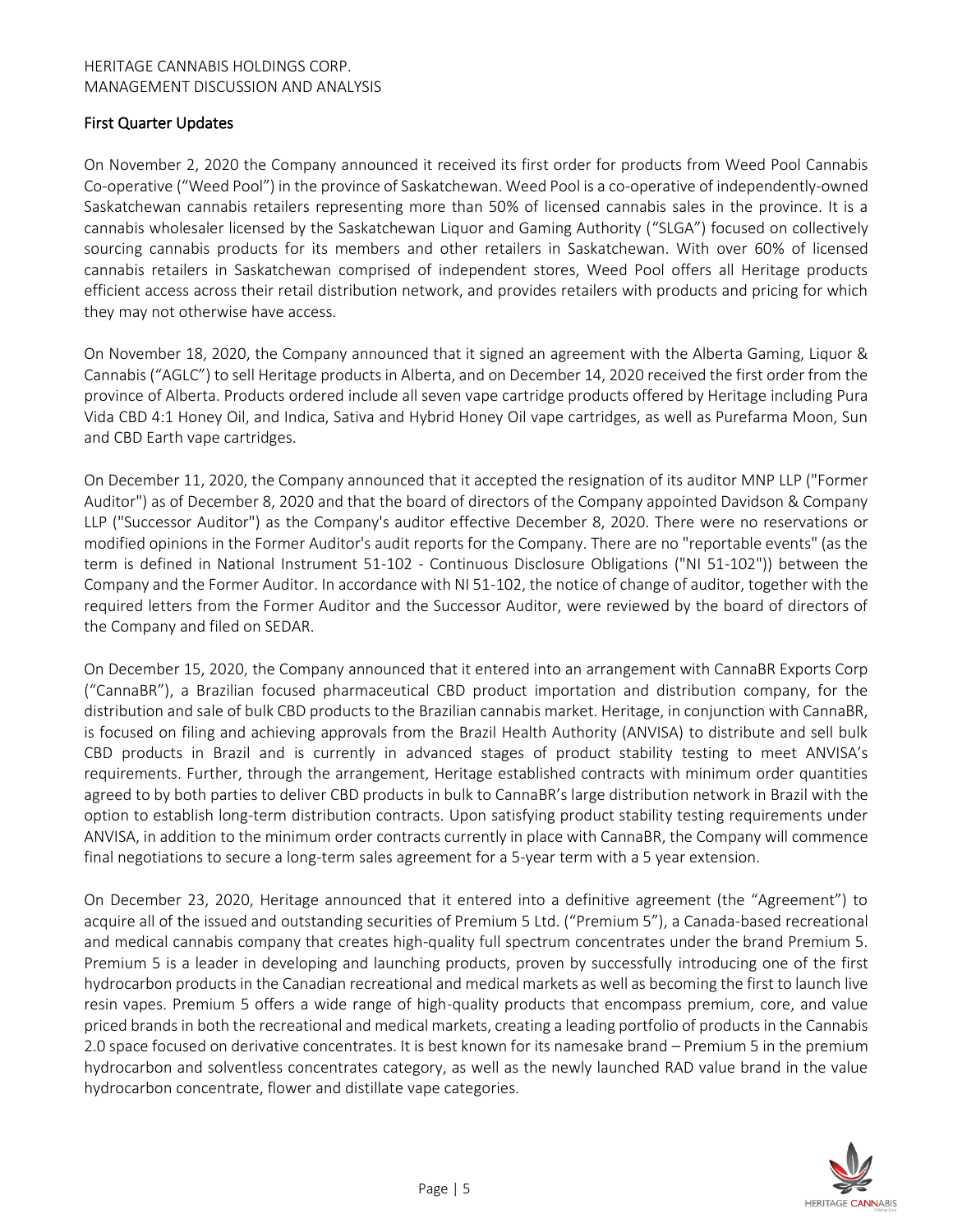Premium 5 has entered nine of the 13 provincial and territorial recreational markets including the three largest, Ontario, Alberta and British Columbia and have strong product listings on the two leading medical platforms; Shelter Market and Shoppers Drug Mart's online cannabis platform. Premium 5 has a strong product development pipeline with a focus on innovation and quality. With the acquisition, Heritage realizes immediate coast to coast sales, strong margins with an opportunity to drive additional synergies, an increased focus on execution and speed-to-market, and a strong product development pipeline. The acquisition was completed on January 25, 2021, and as consideration for the acquisition, the Company issued 150,000,000 Heritage common shares. The Company will issue additional Heritage common shares upon achieving a series of revenue milestones and maintaining minimum gross margin objectives over 24 months. The Company is currently assessing its accounting treatment of the acquisition, including the evaluation and fair value measurement of consideration paid, assets acquired, and liabilities assumed.

On January 7, 2021, the Company announced that it executed a definitive supply agreement with IntelGenx Corp. ("IntelGenx") for the manufacturing and supply of filmstrip products containing 10 mg of CBD using IntelGenx's VersaFilm® technology ("CBD Filmstrips") for the Canadian and Australian markets. Under the Agreement, Heritage placed its first purchase order for 50,000 CBD Filmstrips that will be sold in select provincial retailers and the directto-consumer medical channel in Canada. The CBD Filmstrips will be formulated with both CBD and CBDA as CBDA has shown more potent activity at 5-HT1A (serotonin) receptors in published studies. The CBD Filmstrips, which dissolve orally, are meant to enable better and faster absorption than oral tinctures and capsules. IntelGenx expects to make its first shipment of product to Heritage in the second quarter of 2021. Pursuant to the Agreement, Heritage is supplying CBD material for IntelGenx's filmstrip manufacture and supply in Canada and Australia on a non- and semi-exclusive basis, respectively. The CBD Filmstrips are being produced at IntelGenx's manufacturing facility under Canadian GPP conditions and are registered as a product for sale with Health Canada as a cannabis product governed by the Cannabis Act and with the Australian Department of Health's Therapeutic Goods Administration as a medicinal cannabis product governed by the Narcotic Drugs Act.

On January 11, 2021, the Company announced the launch of Premium 5 brand RAD, a new value brand dedicated to providing cannabis concentrate/extract consumers with affordable products while still maintaining the highest quality standard possible. The variety of different product formats seek to appeal to the unique needs and preferences of all types of cannabis consumers. High prices have been a regular consumer complaint after Canada legalized recreational cannabis in 2018. Although the legal market has continued to grow, the legacy market still owns a significant percentage of cannabis sales in the country. For consumers, there is an uncertainty surrounding the ingredients and additives in products that are purchased from the legacy market that could potentially be harmful. RAD is committed to attracting consumers to the benefits of regulated and tested products through legacycompetitive pricing and in the interest of public health and safety.

On January 19, 2021, the Company announced that its subsidiary CannaCure entered into a binding letter of intent with Entourage Participações S.A. ("Entourage Phytolab") for a three-year extraction and finished product supply agreement for the distribution of pharmaceutical products in Brazil. Under the terms of the Agreement, Heritage will supply to Entourage Phytolab, hemp-derived CBD dominant extract, cannabis-derived THC dominant extract, and hemp-derived CBD 25 mg softgels and cannabis-derived THC dominant 2.5 and 5.0 mg softgels. As part of the long-term agreement, CannaCure will be providing cannabis and hemp products to be used strictly for pharmaceutical products that comply with regulations issued by the Brazil Health Authority (Anvisa), which include GMP certification and GMP compliant products. CannaCure is currently in the process of obtaining GMP certification. CannaCure will supply initial products for Entourage Phytolab's formulation and research and development purposes, with commercial orders delivered following CannaCure receiving EU GMP certification estimated in the latter half of 2021. CannaCure and Entourage Phytolab have established minimum order quantities mutually agreed to by both parties.

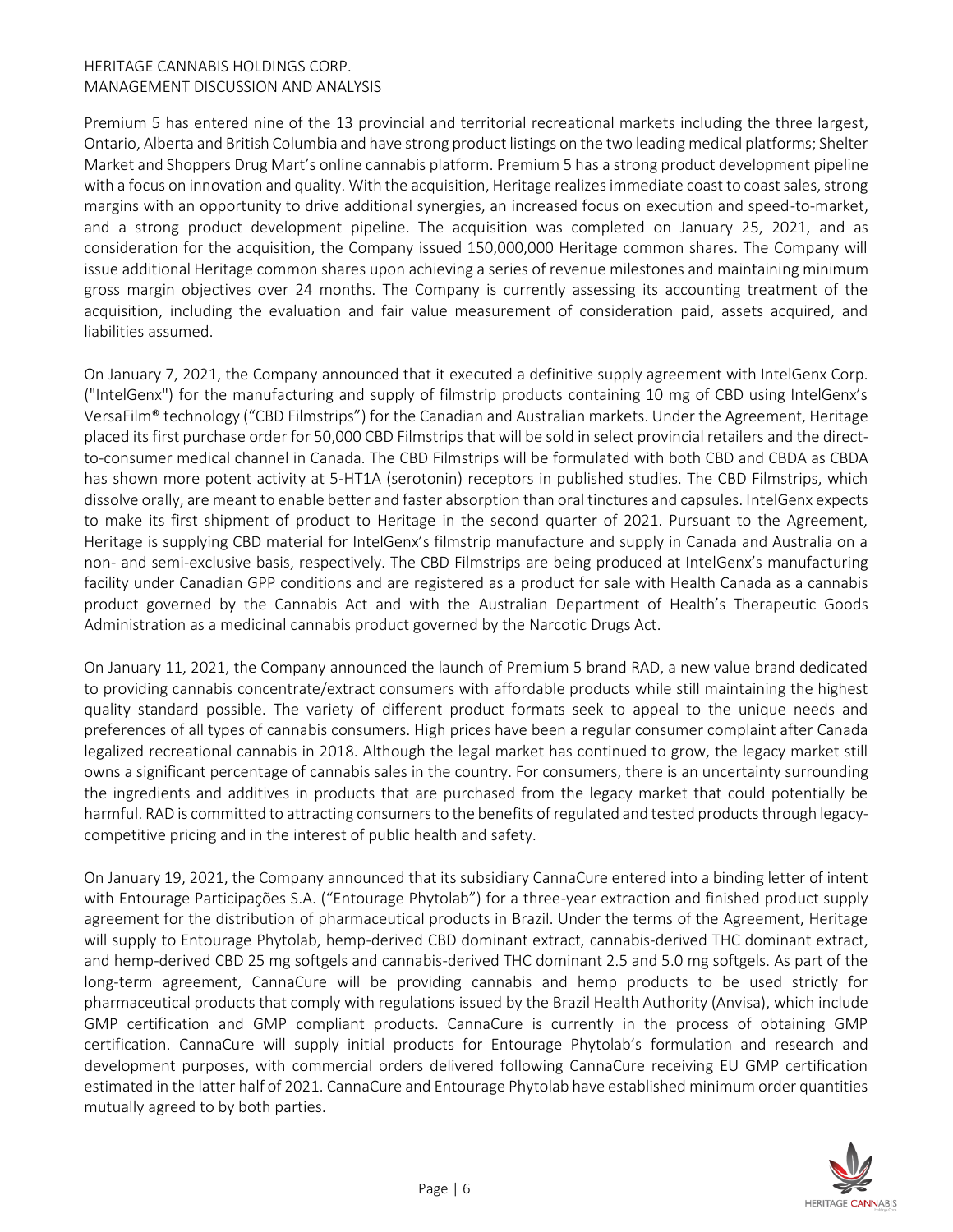On January 29, 2021, the Company announced that it received the first order from the Ontario Cannabis Store ("OCS") to sell its Purefarma and Pura Vida branded products in the province. With these orders, Heritage now has three brands available in Ontario, as the newly acquired Premium 5 brand has been available at the OCS since early December 2020. The OCS is carrying Pura Vida's DayBreak Sativa Honey Oil Drops and NightFall Indica Honey Oil Drops, as well as Purefarma's Hemplixir 30 CBD Oil and 15:15 Balance CBD Oil. These brands are also available for purchase in British Columbia, Alberta, Saskatchewan, and Manitoba, as well as across Canada via medical access at www.patient-choice.com.

# Updates Subsequent to the First Quarter

On February 1, 2021, Heritage filed a preliminary short form prospectus with the securities commissions in the provinces of British Columbia, Alberta, Ontario and Nova Scotia, and subsequently in New Brunswick (the "Canadian Jurisdictions") in connection with an overnight marketed public offering of units (each, a "Unit") of the Company (the "Offering"). Each Unit consists of one common share of the Company (each, a "Common Share") and one common share purchase warrant (each, a "Warrant"). Each Warrant is exercisable for one Common Share at any time for a period of 24 months following closing of the Offering at an exercise price of \$0.21 per Common Share.

The Offering was conducted on a "best efforts" basis by a syndicate of agents co-led by Cantor Fitzgerald Canada Corporation and Cormark Securities Inc., together with Canaccord Genuity Corp. (collectively, the "Agents"). The Company granted the Agents an option, exercisable in whole or in part, at the sole discretion of the Agents, at any time up to 48 hours before the closing of the Offering, to purchase from the Company up to an additional 15% of the Units sold under the Offering, on the same terms and conditions of the Offering, to cover over-allotments and for market stabilization purposes (the "Over-Allotment Option"). The Over-Allotment Option may be exercised by the Agents to purchase additional Units, Common Shares, Warrants or any combination thereof.

On March 17, 2021, the Company completed the Offering and issued 98,900,000 Units at a price of \$0.14 per Unit for aggregate gross proceeds of \$13,846,000, inclusive of the exercise in full of the over-allotment option granted by the Company to the Agents.

The use of proceeds associated with the unit offering completed March 17, 2021 and the status of the business objectives of the Corporation anticipated to be accomplished using such proceeds remain unchanged from the projected use of proceeds and business objectives as disclosed in the Corporation's short form prospectus dated March 11, 2021.

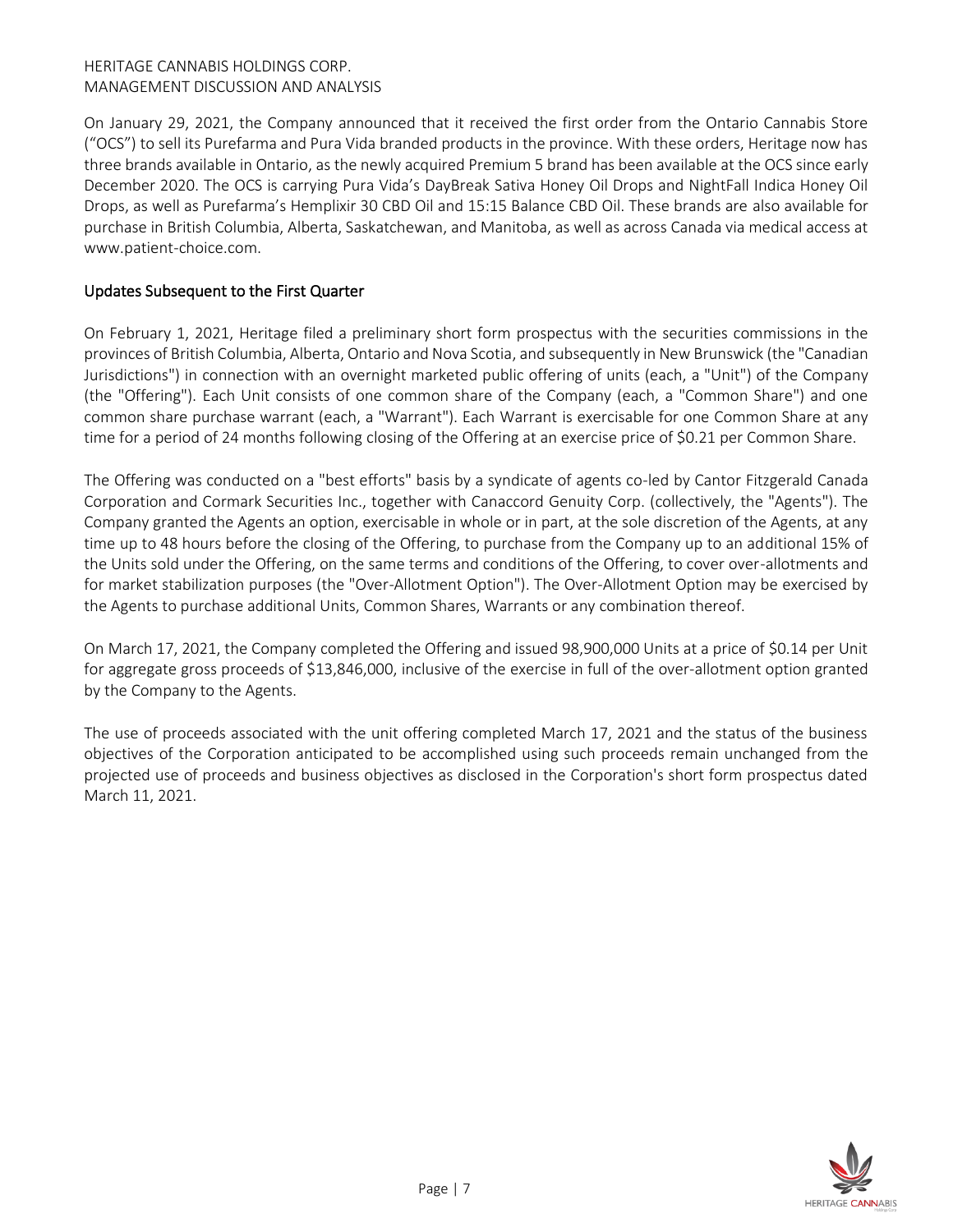# Results of Operations

Selected financial highlights for the three-month periods ended January 31, 2021, January 31, 2020, and October 31, 2020 include the following:

| (in \$CDN)                                                                                     | Three months<br>ended January 31,<br>2021 | Three months<br>ended January 31,<br>2020 | Three months<br>ended October 31,<br>2020 |
|------------------------------------------------------------------------------------------------|-------------------------------------------|-------------------------------------------|-------------------------------------------|
| Gross Revenue                                                                                  | 1,827,273                                 | \$<br>4,008,395                           | \$<br>1,500,750                           |
| Net Revenue                                                                                    | 1,520,616                                 | \$<br>3,631,582                           | \$<br>1,429,973                           |
| Cost of Sales                                                                                  | 1,010,361                                 | \$<br>2.248.806                           | \$<br>298,214                             |
| Gross Margin                                                                                   | 510,255                                   | \$<br>1,382,776                           | \$<br>1,131,759                           |
| General and Administrative Expenses <sup>1</sup>                                               | \$<br>4,179,758                           | \$<br>2,902,612 <sup>1</sup>              | \$<br>510,188                             |
| Other Income (Expenses)                                                                        | 38,750                                    | \$<br>(424, 983)                          | \$<br>(5,017,017)                         |
| Comprehensive Income (Loss)<br><sup>1</sup> Restated to agree with current period presentation | (3,211,082)                               | \$<br>(2,018,266)                         | \$<br>(4,745,405)                         |
|                                                                                                |                                           |                                           |                                           |

For the three-month period ended January 31, 2021, the Company recorded a comprehensive loss of \$3,211,082 or \$0.01 loss per share compared to a comprehensive loss of \$2,018,266 or \$0.01 loss per share for the threemonth period ended January 31, 2020.

#### First Quarter

The Company reported gross revenue of \$1,827,273 for the three-month period ended January 31, 2021, a decrease of \$2,181,122 compared to the same three-month period in fiscal 2020. The decline in gross revenue was the result of the transition from primarily third-party contracts to branded sales to the provincial boards. The Company began selling its branded products to the provincial boards part way through the fourth quarter of 2020.

Cost of sales for the three-month period ended January 31, 2021 was \$1,010,361 resulting in a gross margin on sales of \$510,255 compared to gross margin of \$1,382,776 for the three-month period ended January 31, 2020. The decline in gross margin was the result of the above-mentioned continuing transition from primarily third-party contracts in 2020 to branded sales to the provincial boards.

General and administrative expenses for the three-month period ended January 31, 2021, were \$4,179,758 an increase of \$1,277,146 from \$2,902,612 for the comparable period in 2020. The net changes were attributable to the following:

- a) Advertising, travel and promotion for the three-month period ended January 31, 2021, was \$152,534, a decrease of \$117,085 from \$269,619 for the comparable period in 2020. The decrease was primarily attributable to a decline in corporate travel and conferences attended during the three-month period ended January 31, 2021 compared to the same period of 2020.
- b) Amortization expense for the three-month period ended January 31, 2021, was \$1,033,534, an increase of \$375,864 from \$657,670 for the comparable period in 2020. The increase was largely attributable to cost base for depreciable intangible assets increased by \$27,669,759 from \$36,047,000 as at January 31, 2020 to \$63,716,759 as at January 31, 2021 as a result of the Premium 5 and Opticann acquisitions.
- c) Management and consulting fees for the three-month period ended January 31, 2021 were \$468,834, a decrease of \$34,936 from \$503,770 for the comparable period in 2020.

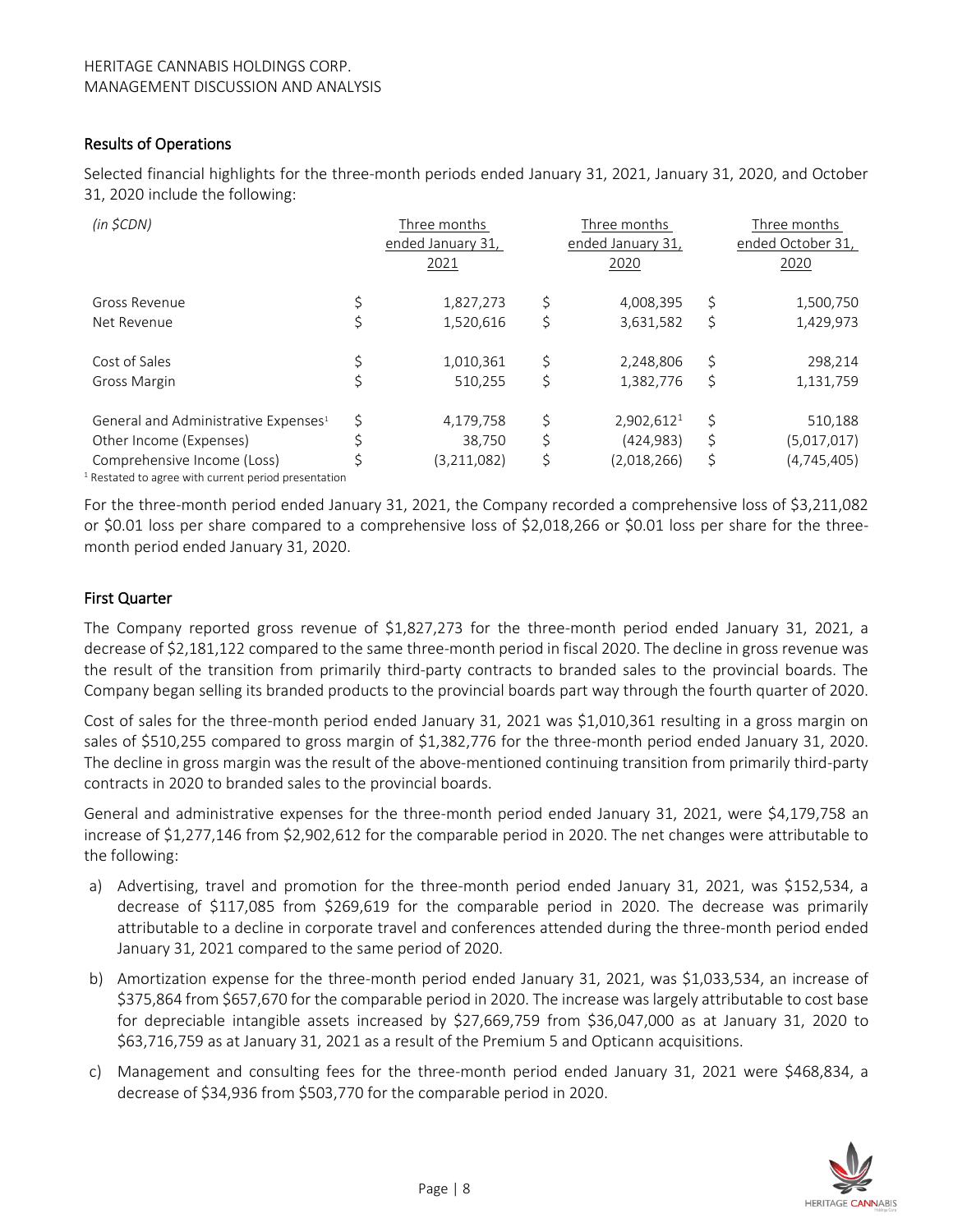- d) Occupancy, general and administrative expense for the three-month period ended January 31, 2021 was \$872,279, an increase of \$358,722 from \$513,557 for the comparable period in 2020. The increase was primarily the result of more fulsome operations relating to insurance and commercialization costs during the quarter.
- e) Professional fees for the three-month period ended January 31, 2021 were \$309,970, an increase of \$140,786 from \$169,184 for the comparable period in 2020. The increase was the result of increased external advisors in connection with Premium 5 and Opticann transactions.
- f) Share-based payments for the three-month period ended January 31, 2021, were \$353,075, an increase of \$108,940 from \$244,135 for the comparable period in 2020. The increase was settlement of services and partially for compensation bonuses.
- g) Salaries, wages and benefits for the three-month period ended January 31, 2021, were \$989,532, an increase of \$444,855 from \$544,677 for the comparable period in 2020. The increase is a result of a continued increase in internal resources for the advancement of the medical division and branded product launch.

# Other Income and Expenses

Interest income for the three-month period ended January 31, 2021 was \$32,077, a decrease of \$20,266 from \$52,303 for the same period in 2020. This decrease was the result of lower cash balances being carried during the period earning interest.

Interest and accretion expense for the three-month period ended January 31, 2021 was \$179,348. The expense relates to the long-term debt of \$4,544,753 the Company has outstanding as at January 31, 2021.

The share of loss from investments in associate for the three-month period ended January 31, 2021 of \$113,029 relates to the Company's 30% interest in the net loss of Endocanna for the periods. During the three-month period ended January 31, 2020, the share of loss from investment in associate was \$54,286.

During the three-month period ended January 31, 2021, the Company had an unrealized loss on contingent consideration payable of \$18,216 compared to unrealized loss of \$423,000 for the comparable period in 2020. The loss was a result of a change in the contingent liability due to the passage of time and current actual results relative to original expectations. The contingent consideration relates to the acquisition of Purefarma in the first half of 2019 and the previous acquisition of Voyage.

# Summary of Quarterly Results

| (in \$CDN)                   | 2021        | 2020        |                |                |             | 2019        |                |                           |
|------------------------------|-------------|-------------|----------------|----------------|-------------|-------------|----------------|---------------------------|
|                              | Q1          | <u>Q4</u>   | Q <sub>3</sub> | Q <sub>2</sub> | Q1          | $Q_4$       | Q <sub>3</sub> | <u>Q2</u>                 |
|                              |             |             |                |                |             |             |                |                           |
| Total net revenues $(1)(2)$  | \$1,520,616 | \$1,429,973 | \$2,310,050    | 884.830<br>Š.  | \$3,631,582 | \$3,563,623 | Nil            | Nil                       |
| Comprehensive loss           |             |             |                |                |             |             |                |                           |
| (income)                     | \$3,211,082 | \$4,745,405 | \$151,152      | \$1,681,936    | \$2,018,266 | \$ (91,556) |                | $$4,241,377$ $$5,216,718$ |
| Basic and fully diluted loss |             |             |                |                |             |             |                |                           |
| (income) per share $(3)$     | 0.01        | 0.01        | 0.00           | 0.01           | 0.01        | 0.00        | 0.01           | 0.01                      |

(1) Revenue reported in Q1-Q3 2019 consisted of \$238,813 in interest income and unrealized changes in the fair value of biological assets.

(2) Revenues are net of excise tax.

(3) Basic loss per share equals fully diluted loss per share as any potential dilutive instruments are anti-dilutive.

Prior to the fourth quarter in 2019, the Company was focused on building and preparing its facilities for commercial production sales.

During the second quarter of 2019, the Company granted 5,500,000 incentive stock options with a fair value of

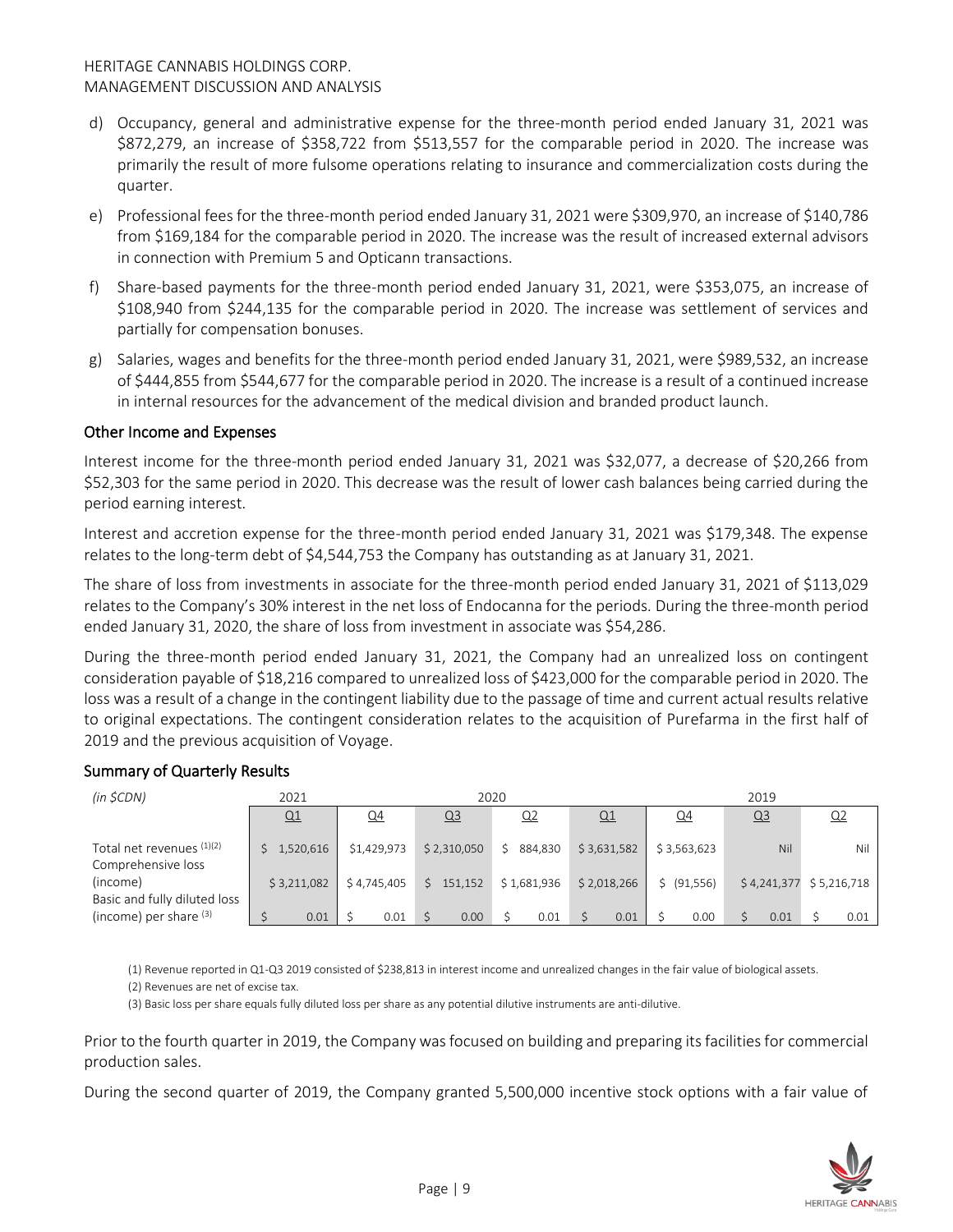\$1,486,038 to directors, officers, employees and consultants of the Company, and by their vesting terms, resulted in the recognition of approximately \$569,476 of stock-based compensation for the 3-month period.

During fourth quarter of 2019, the Company granted 2,000,000 incentive stock options with a fair value of \$541,632 to directors, officers, employees and consultants of the Company, and by their vesting terms, resulted in the recognition of approximately \$224,073 of stock-based compensation for the 3-month period.

During the first quarter of 2020, the Company experienced strong sales as well as increased costs as a result of continued scaling of the business.

During the second quarter of 2020, the Company posted weak sales primarily because the Company's third-party customers experienced lower volumes as a result of COVID-19 which reduced the Company's sales.

During the third quarter of 2020, the Company posted increasing sales as the market rebounded from COVID-19 lockdowns. The improvement in the net loss was a result of reduced contingent consideration and recovered salaries and wages as a result of the CEWS to post stronger results.

During the fourth quarter of 2020 the Company posted lower sales as a result of transitioning from operating primarily as a third-party service provider to producing and selling its branded products to the provincial boards. The Company also wrote down goodwill as a result of its annual impairment analysis which was offset by a recovery of an accounts payable from a vendor.

During the first quarter of 2021, the Company began to realize the impact of the transitioning from primarily a contract manufacturer to focusing on branded sales which began in the fourth quarter of 2020.

# **Outlook**

With the launch of Heritage's recreational brands in 2020, Management is focused on new product launches, service agreements, and product development to bring Canadian consumers new and innovative products through the authorized provincial channels, and online through portals like Patient Choice, Shoppers Drug Mart and Shelter Market. Management is expanding its product offering over the course of 2021, including the recent launch of RAD, Heritage's new value brand as well as the new health and wellness brand feelgood. which launched in early March. Additionally, Heritage has applied for its flower sales license from Health Canada to support the requested launch of RAD Reefer and RAD Doobies.

In Canada, Heritage's medical prescription-based CBD products focused on the goal of assisting with chronic inflammatory pain and dermal conditions, and which are supported by clinical data are in the in-licensing phase. These products will be marketed to physicians and clinics across Canada and available to patients directly from Heritage. Additionally, Heritage is preparing for the launch of Chyll™, an innovative CBD/CBDA filmstrip being produced in partnership with IntelGenx.

In the United States, Heritage, through its U.S. subsidiary Opticann, is preparing for the eCommerce launch of ArthroCBD on April 12, 2021, the CBD 25 mg softgel brand formulated using VESIsorb®, which provides 4.4x the absorption versus other oral CBD products on the market as proven in a published clinical trial in peer reviewed journal Molecules in 2019.

Additionally, three topical products formulated with VESIsorb® for the treatment of eczema, psoriasis, and local pain are being prepared for launch to reach retail over-the-counter consumers at leading national retailers including CVS, Walgreens, Rite-Aid, Kroeger, Walmart and Costco, as well as being available on the Company's eCommerce platform. Future products, including rapid acting CBD/CBDA oral dissolving filmstrips will also be made available on the site.

Management continues to focus on broadening the Company's medical market reach internationally through the

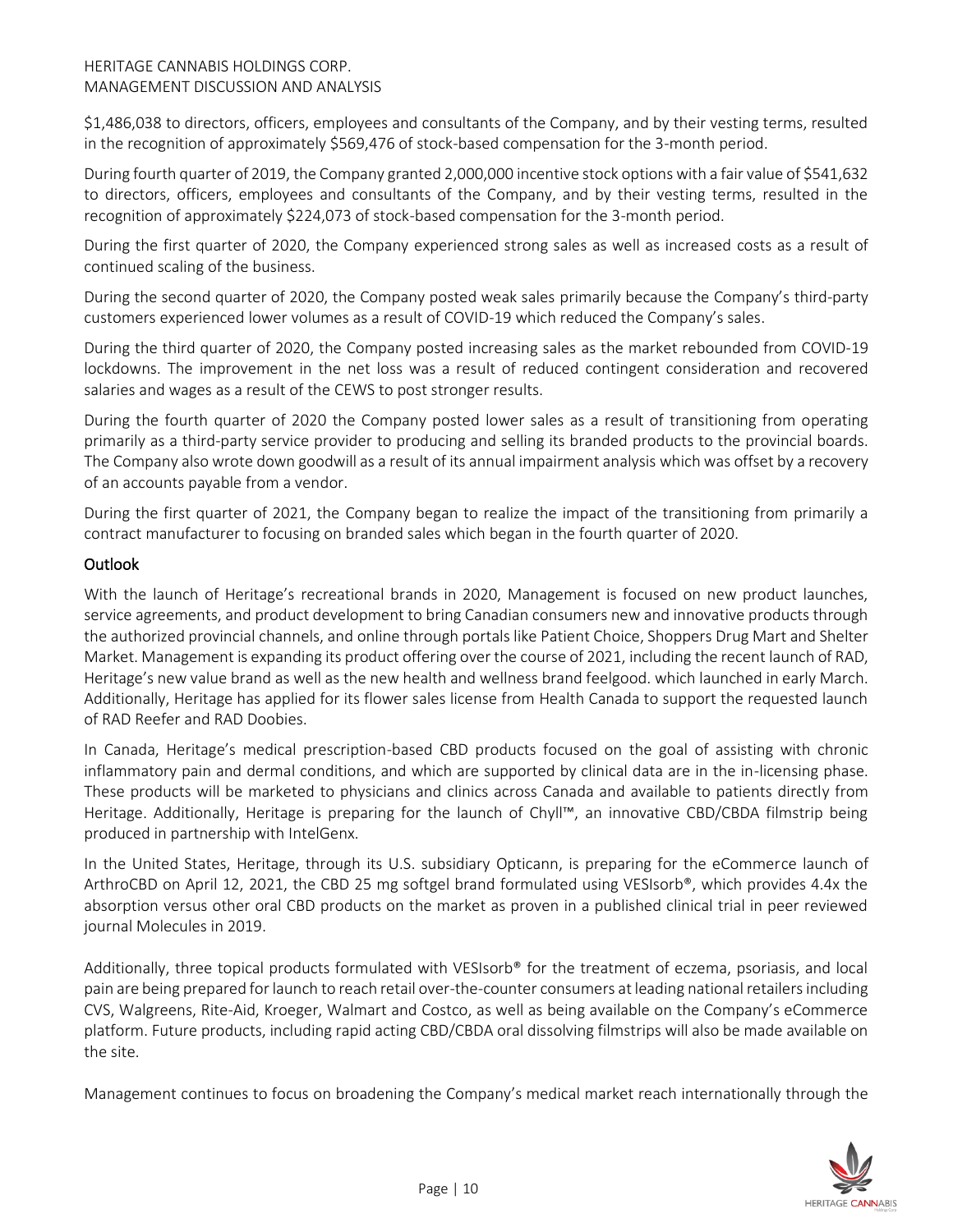planned launch of CBD/CBDA filmstrips in Australia and the previously announced agreement with Entourage Phytolabs for the bulk sale of CBD and THC extracts for the Brazilian medical market. Heritage recently received the fist ever license from Health Canada to export cannabis products from Canada to Brazil to support this international expansion.

As the Company continues to execute its strategy and complete its milestones the potential impact of COVID-19 and the continued sector volatility could have a negative impact on production efficiency and product launches.

# **Commitments**

On January 30, 2020, the Company entered into a 24-month loan agreement with a maximum amount of \$6,700,000, among which the first tranche of \$4,875,000 had been advanced to the Company as at October 31, 2020, with the second tranche of \$1,825,000 becoming available upon the earlier of (i) the issuance of a Health Canada sales license to CannaCure or Voyage, or (ii) the Company achieving consolidated revenues of \$7,500,000. The Company may, at any time prior to maturity, request an increase in credit in the aggregate amount of up to \$2,300,000, to be provided at the sole discretion of the creditor. On September 29, 2020, the Company amended the loan agreement. The amendments replaced the original interest-only repayment schedule by monthly principal repayments of \$85,000 plus interest from February 2021 to January 2022 with remaining balance due on maturity date. The amendments also added a clause that the advance of the second tranche of \$1,825,000 shall be at the creditor's sole and absolute discretion. To maintain the term loan, the Company is required to meet certain working capital ratios. As at January 31, 2021, the Company was in compliance with the capital requirements.

The proceeds of the Loan are being used to fund capital expenditures, and other income generating assets to advance the Company's business strategies.

#### **Liquidity**

Managing the Company's liquidity and capital structure requires maintaining sufficient cash to fund the Company's operating and strategic growth requirements.

The table below sets out the Company's current assets, short term liabilities and working capital as at January 31, 2021.

|                     | As at January 31, 2021 | As at October 31, 2020 |
|---------------------|------------------------|------------------------|
| Current Assets      | 19.716.998             | 14,895,641             |
| Current Liabilities | 9.510.182              | 3.505.107              |
| Working Capital     | 10,206,816             | 11,390,534             |

As at January 31, 2021, the Company had cash and short-term investments of \$4,291,377 compared to \$7,495,659 as at October 31, 2020.

The table below summarizes the Company's use of cash for the three-month period ended January 31, 2021 and the comparable three-month period ended January 31, 2020.

|                                   | Three months ended | Three months ended |                  |  |
|-----------------------------------|--------------------|--------------------|------------------|--|
|                                   | January 31, 2021   |                    | January 31, 2020 |  |
| Cash Flows Provided by (Used in): |                    |                    |                  |  |
| <b>Operating Activities</b>       | (4,511,909)        |                    | (5,454,310)      |  |
| <b>Investing Activities</b>       | 4,150,808          |                    | 3,355,318        |  |
| <b>Financing Activities</b>       | 156.819            |                    | 4,362,192        |  |

During the three-month period ended January 31, 2021, cash flows used in operating activities were \$4,511,909 compared to \$5,454,310 for the three-month period ended January 31, 2020. The decrease of \$942,401 was

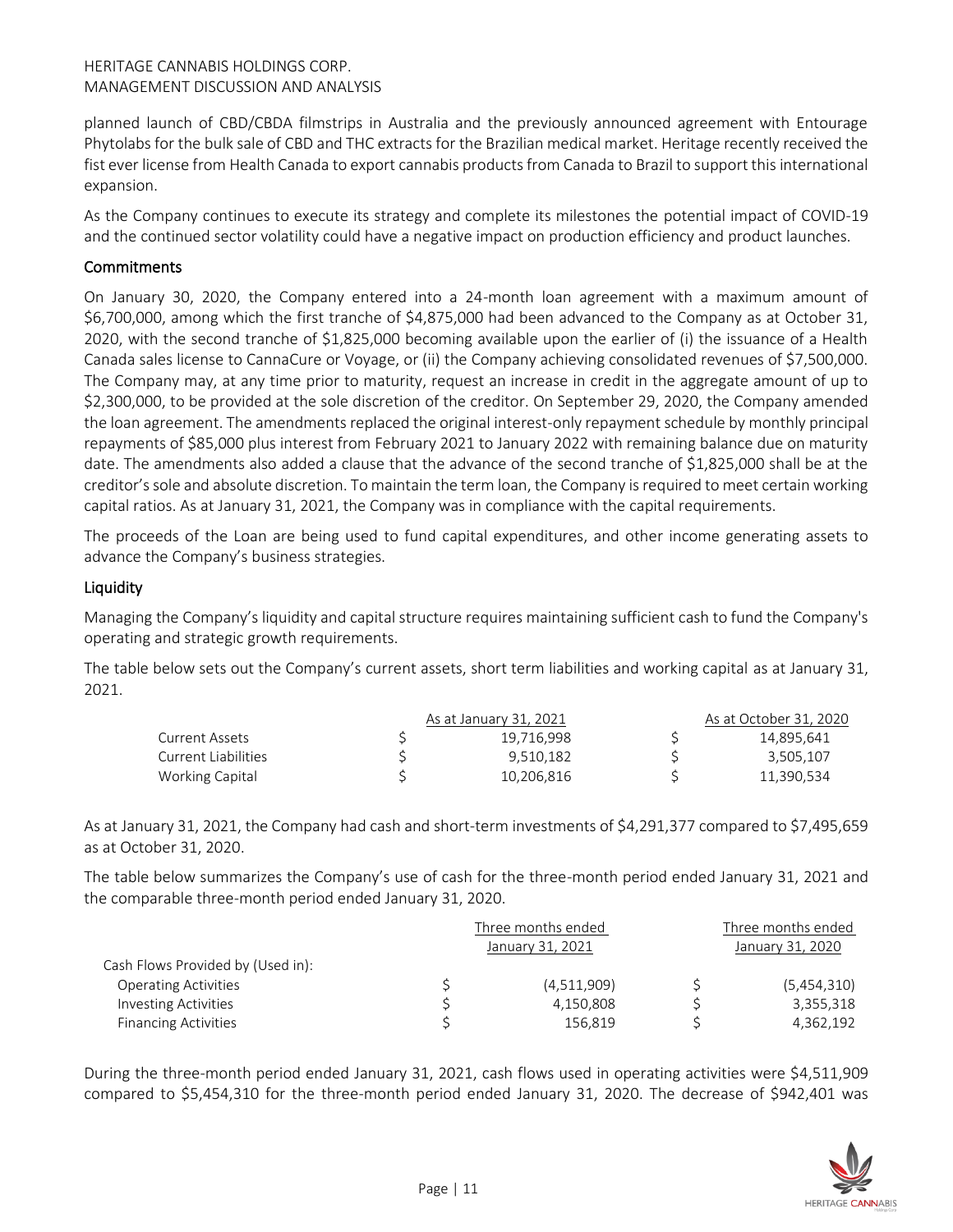primarily due to stronger sales during the period as the transition to branded sales continued.

During the three-month period ended January 31, 2021, cash flows provided by investing activities were \$4,150,808 compared to \$3,355,318 for the three-month period ended January 31, 2020, with the increase of \$795,490 primarily due to cash acquired as a result of the Premium 5 acquisition.

During the three-month period ended January 31, 2021, cash flows provided by financing activities were \$156,819 compared to cash flows provided by financing activities of \$4,362,192, with the decrease of \$4,205,373 primarily due to lack of a significant financing activity occurring during the period.

The progression of the COVID-19 pandemic may impact the Company's cash position and ability to raise funds to maintain the Company's planned growth and development activities.

# Capital Resources

Given the unique nature of the COVID-19 pandemic, there are certain uncertainties related to the short and long term impacts of the COVID-19 pandemic on the Company's liquidity and capital resources; however, management continues to closely monitor the evolving situation and are looking into all possible actions that could minimize the impact of the COVID-19 pandemic.

As at January 31, 2021, the Company had cash and short-term investments of \$4,291,377. At the reporting date, the Company had long-term financial debts amounting to \$18,156,478, including \$4,567,829 of long-term debt, \$534,011 of lease liability, \$12,478,527 relating to contingent consideration payable to the former shareholders of Purefarma, Voyage and Premium 5, and \$576,111 relating to warrant liabilities issued as part of the consideration for the acquisition of Opticann.

The Company's long-term debt is a term loan with a 24-month contractual term maturing January of 2022. The term loan bears interest at 9.5% per annum, with monthly principal payments of \$85,000 plus interests from February 2021 to January 2022 with the remaining balance due on maturity. The term loan is advanceable in two tranches of \$4,875,000 and \$1,825,000, with the first tranche advanced on January 31, 2020. Each tranche is subject to an original issue discount of 4.50%.

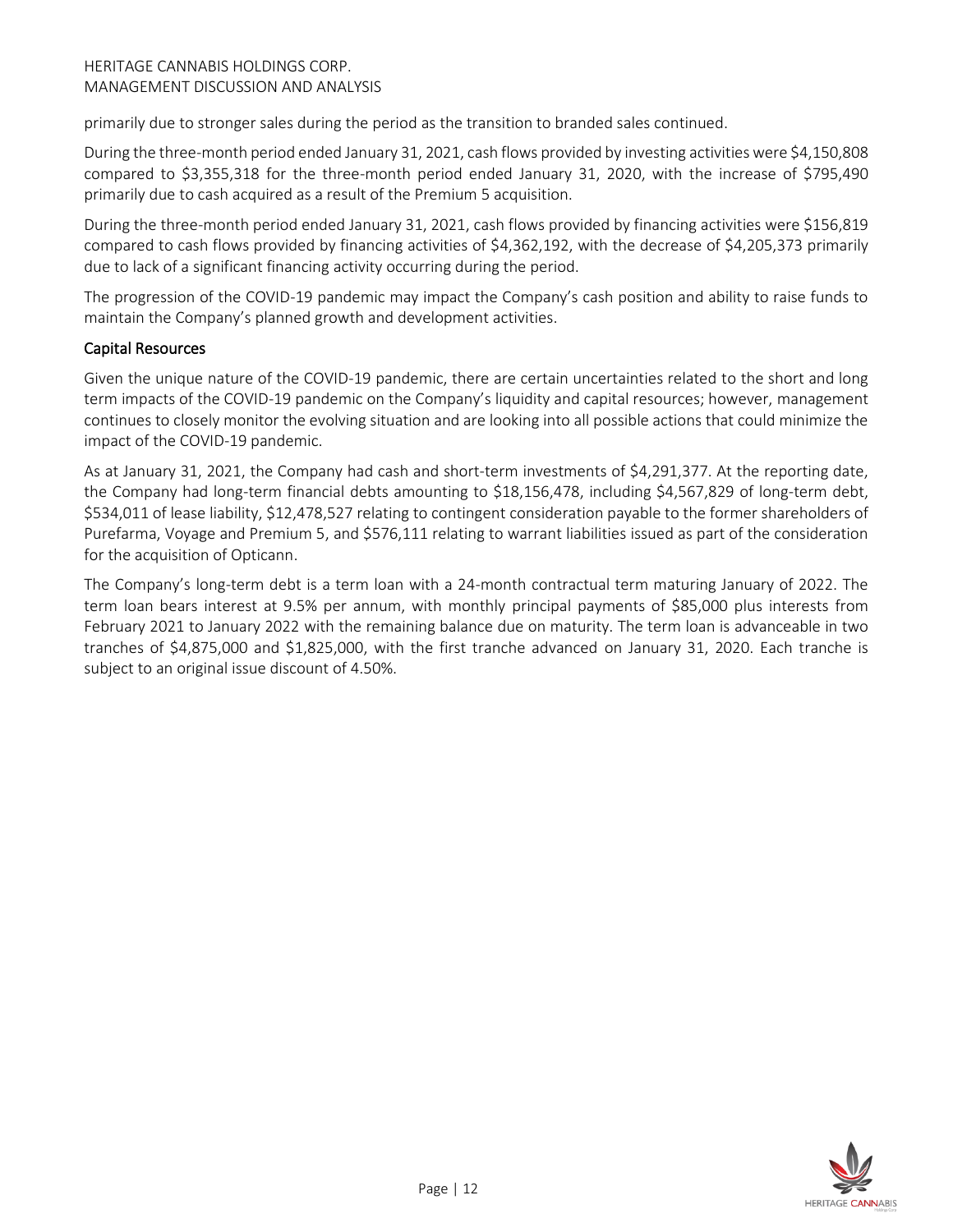#### Outstanding Share Capital

The Company has the following shares outstanding as of March 31, 2021:

|                                                 | Number of shares |
|-------------------------------------------------|------------------|
|                                                 | outstanding      |
| Balance, October 31, 2018                       | 203,919,450      |
| Issued shares for cash:                         |                  |
| Brokered private placement                      | 65,660,000       |
| Warrants exercised                              | 25,166,216       |
| Incentive stock options exercised               | 4,241,919        |
| Shares issued for acquisition - CannaCure       | 131,548,575      |
| Shares issued for finders fees - CannaCure      | 5,784,751        |
| Shares issued for acquisition - Purefarma       | 33, 333, 333     |
| Shares issued for finders fees - Purefarma      | 1,200,000        |
| Shares issued for acquisition - Endocanna       | 2,710,515        |
| Share based compensation                        | 153,265          |
| Balance, October 31, 2019                       | 473,718,024      |
| Shares issued for acquisition - Opticann        | 21,918,698       |
| Shares issued for acquisition - Pura Vida brand | 500,000          |
| Balance, October 31, 2020                       | 496,136,722      |
| Shares issued for acquisition - Premium 5 Ltd.  | 150,000,000      |
| Exercise of stock options                       | 2,549,644        |
| Shares issued for RSU's                         | 5,076,628        |
| Balance, January 31, 2021                       | 653,762,994      |
| Shares issued for public offering               | 98,900,000       |
| Balance, March 31, 2021                         | 752,662,994      |

#### Off-Balance Sheet Arrangements

As of the date of this MD&A, there are no off-balance sheet arrangements to which the Company is committed.

#### Transactions with Related Parties

All related party transactions are in the normal course of operations and are measured at the exchange amount, which is the amount of consideration established and agreed to by the related parties. Management compensation transactions for the three-month period ended January 31, 2021 are summarized as follows:

Transactions with directors, officers and companies controlled by directors, officers and/or their families.<sup>(1)</sup>

|                                | Three months ended | Three months ended |
|--------------------------------|--------------------|--------------------|
|                                | January 31, 2021   | January 31, 2020   |
| Management fees                | 60,000             | 45,000             |
| Consulting fees                | 125.811            | 226,359            |
| Key Management Compensation    |                    |                    |
| Salary and short-term benefits | 80.754             | 77,033             |
| Share-based payments           | 353,075            | 144,438            |

(1) Key management personnel are persons responsible for planning, directing and controlling activities of an entity, and include executive and nonexecutive directors.

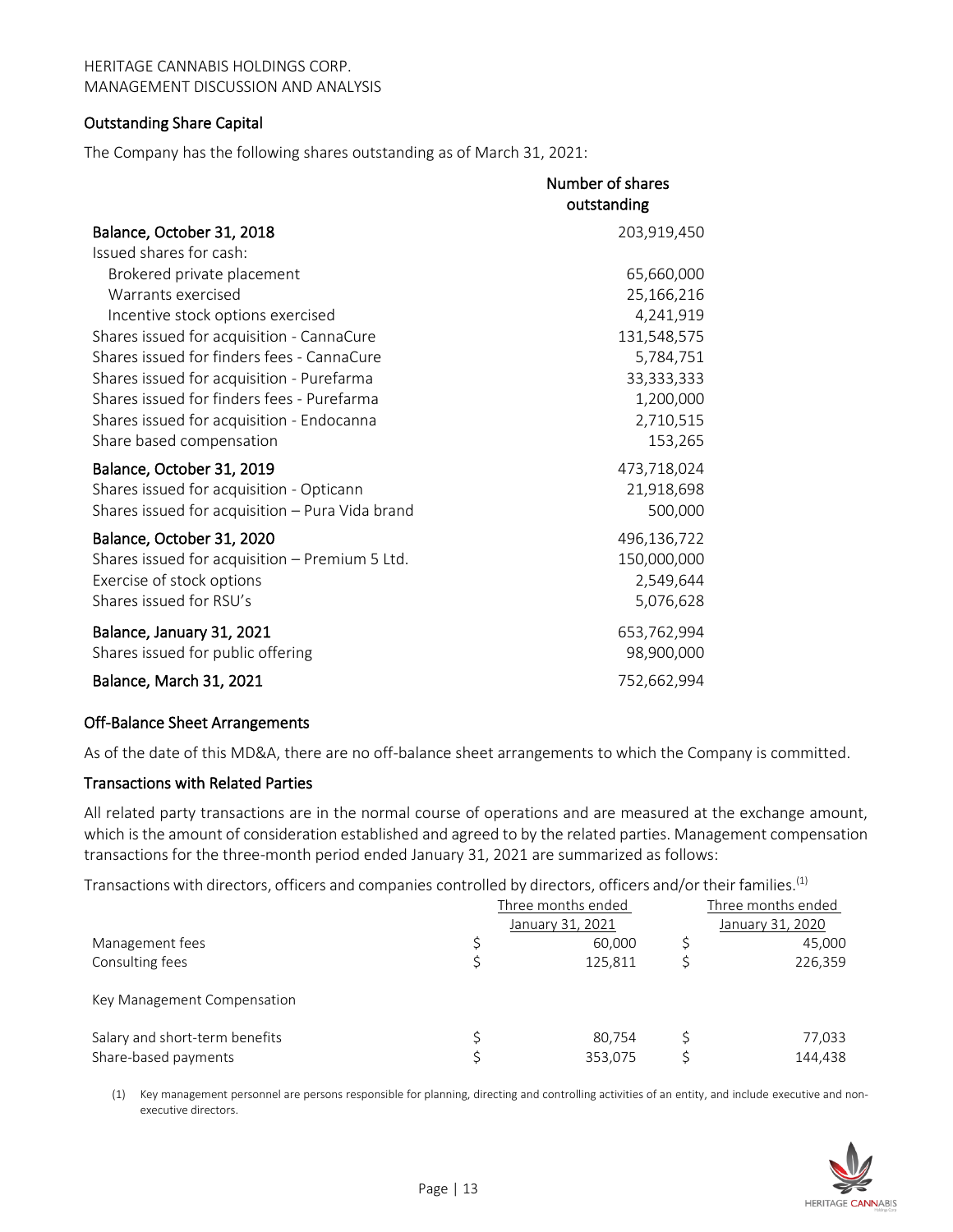As at January 31, 2021 the Company was owed \$48,831 (as at January 31, 2020 - \$48,830) from related parties and owed \$338,906 (as at January 31, 2020 - \$75,003) to related parties.

# Critical Accounting Estimates

The preparation of these consolidated financial statements in conformity with IFRS requires management to make judgments and estimates that affect the reported amounts of assets and liabilities and disclosures of contingent assets and contingent liabilities at the date of the consolidated financial statements and the reported amounts of revenues and expenses during the reporting period. The consolidated financial statements include estimates which, by their nature, are uncertain. The impacts of such estimates are pervasive throughout the consolidated financial statements and may require accounting adjustments based on future occurrences.

Revisions to accounting estimates are recognized in the period in which the estimate is revised and may affect both the period of revision and future periods. While management believes that the estimates are reasonable, actual results could differ materially from those estimates and may impact the future results of operations.

(i) COVID-19 Estimation Uncertainty

In March 2020, the World Health Organization declared the outbreak of the novel strain of coronavirus ("COVID-19"), a global pandemic. Government measures to limit the spread of COVID-19, including the closure of nonessential businesses, had an impact on the Company's operations from the second quarter of 2020. As at October 31, 2020, management performed an annual impairment test on goodwill. Based on the impairment test, management has recognized an impairment loss of \$5,500,000 on goodwill. During the three months ended January 31, 2021, management did not identify any impairment indicators that suggest material impairment of the Company's assets or a significant change in the fair value of the assets due to COVID-19.

Due to the rapid developments and uncertainty surrounding COVID-19, it is not possible to predict the impact that COVID-19 will have on the Company's business, financial position and operating results in the future. In addition, it is possible that estimates in the Company's consolidated financial statements will change in the near term as a result of COVID-19 and the effect of any such changes could be material, which could result in, among other things, impairment of long-lived assets including intangibles and goodwill. The Company is closely monitoring the impact of the pandemic on all aspects of its business.

(ii) Share-based payment transactions

Certain equity-settled transactions are measured by reference to the fair value of the equity instruments granted. Estimating fair value for share-based payment transactions requires determining the most appropriate valuation model, which is dependent on the terms and conditions of the grant. This also requires determining the most appropriate inputs to the valuation model including the expected life of the share option or warrant, volatility and dividend yield.

(iii) Business combinations

In a business combination, the Company may acquire assets and assume certain liabilities of an acquired entity. Judgement is used in determining whether an acquisition is a business combination or an asset acquisition. Estimates are made as to the fair value of the identifiable assets acquired and the liabilities assumed on the acquisition date, as well as the fair value of consideration paid and contingent consideration payable. In certain circumstances, such as the valuation of property, plant and equipment, intangible assets and goodwill acquired, the Company may rely on independent third-party valuators. The determination of these fair values involves a

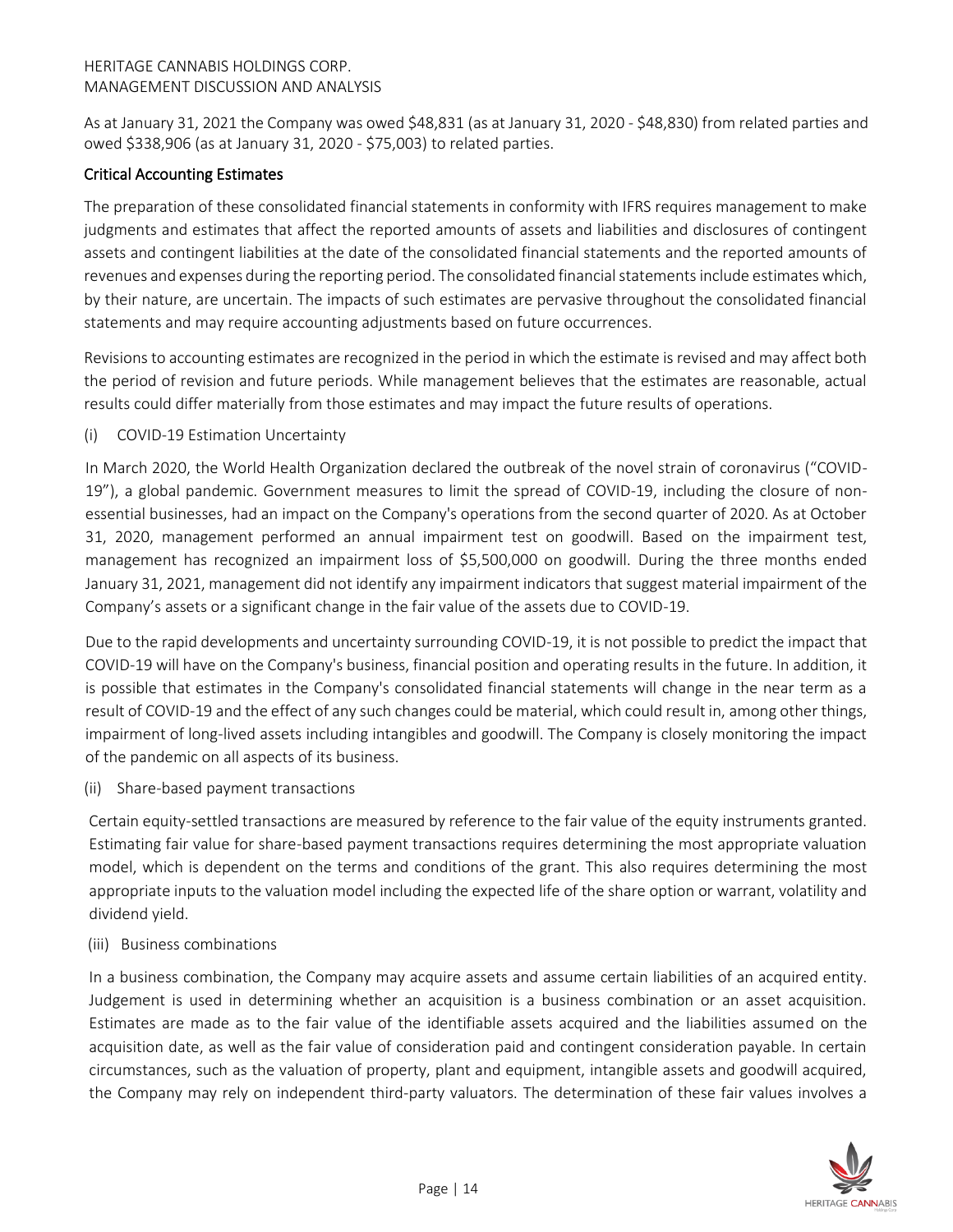variety of assumptions, include revenue growth rates, expected operating income, discount rates, and earnings multiples.

(iv) Estimated useful lives and depreciation of property, plant and equipment, right-of-use asset and intangible assets with finite lives

Depreciation and amortization of property, plant and equipment, right-of-use asset and intangible assets with finite lives are dependent upon estimates of useful lives and when the asset is available for use, which are determined through the exercise of judgment and are dependent upon estimates that take into account factors such as economic and market conditions, frequency of use, anticipated changes in laws and technological improvements.

(v) Impairment of property, plant and equipment, right-of-use asset and intangible assets other than goodwill

The assessment of any impairment on property, plant and equipment, right-of-use asset and intangible assets other than goodwill is dependent upon estimates of recoverable amounts. As the recoverable amount is the higher of fair value less costs of disposal and value in use, management must consider factors such as economic and market conditions, estimated future cash flows, discount rates and asset-specific risks.

(vi) Impairment of goodwill

The impairment test for cash generating units ("CGUs") to which goodwill is allocated is based on the value in use of the CGU, determined in accordance with the expected cash flow approach. The calculation is based on assumptions including, but not limited to, the cash flow growth rate and the discount rate.

(vii) Determination of CGUs

Management is required to use judgement in determining which assets or group of assets make up appropriate CGUs for the level at which goodwill and intangible assets with indefinite lives are tested for impairment. A CGU is defined as the smallest group of assets that generates cash inflows from continuing use that are largely independent of the cash inflows of other assets or groups of assets.

(viii) Valuation of financial instruments

The Company makes estimates and assumptions relating to the fair value measurement and disclosure of its convertible promissory note receivable, private company investments, contingent consideration payable and warrant liabilities. The fair values are determined using a variety of valuation techniques. The inputs to these models are derived from observable market data where possible, but where observable market data are not available, management's judgment is required to establish fair values.

(ix) Control, joint control or significant influence

In determining the appropriate basis of accounting for the Company's interests in investees, judgment is applied regarding the degree to which the Company has the ability to control or exert significant influence over, directly or indirectly, the investees' financial and operating activities.

(x) Income taxes and recoverability of potential deferred tax assets

Income taxes and tax exposures recognized in the consolidated financial statements reflect management's best estimate based on facts known at the reporting date. When the Company anticipates a future income tax payment based on its estimates, it recognizes a liability. The difference between the expected amount and the final tax outcome has an impact on current and deferred taxes when the Company becomes aware of this difference.

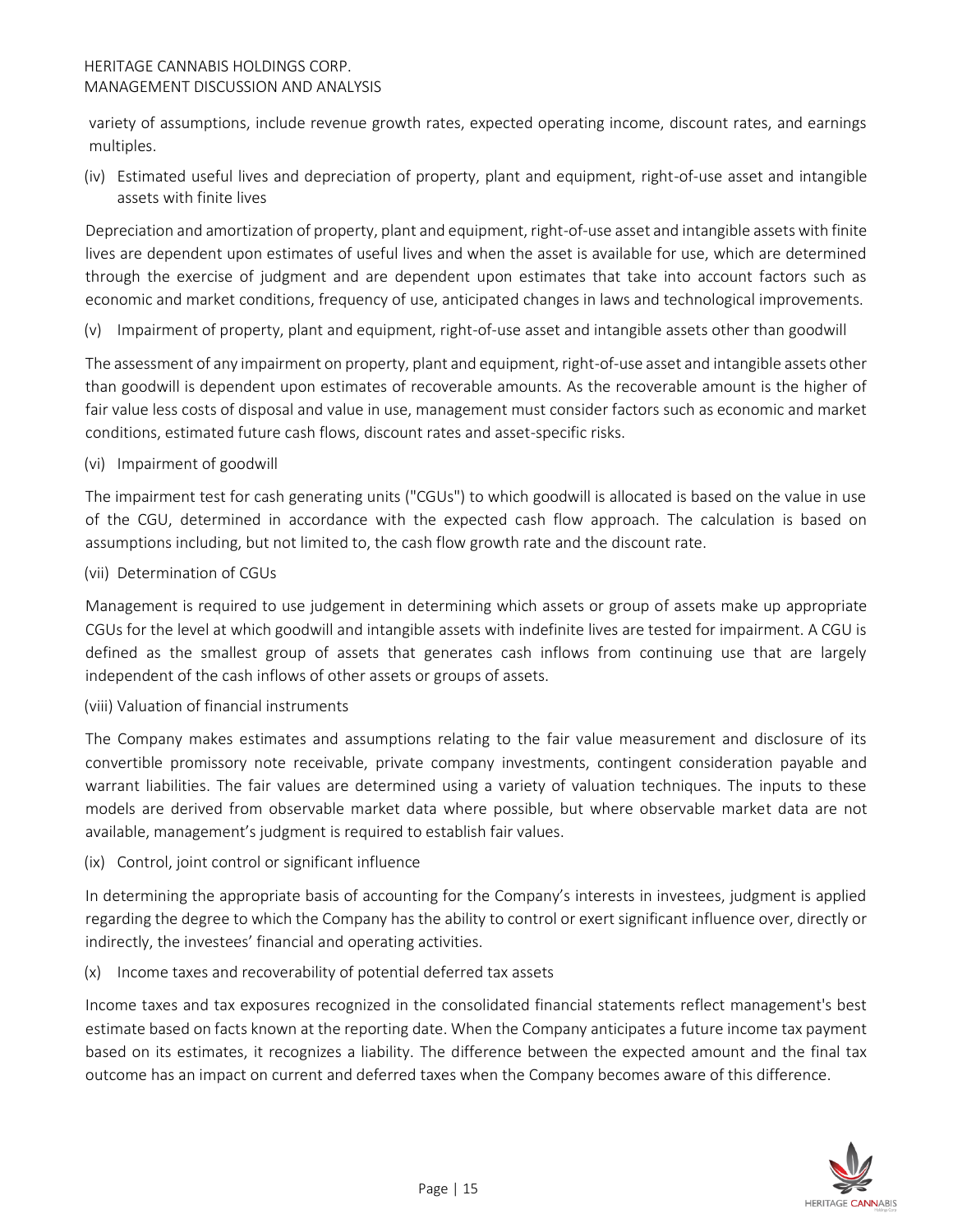In addition, when the Company incurs losses for income tax purposes, it assesses the probability of taxable income being available in the future based on its budgeted forecasts. These forecasts are adjusted to take into account certain non-taxable income and expenses and specific rules on the use of unused credits and tax losses. When the forecasts indicate that sufficient future taxable income will be available to deduct the temporary differences, a deferred tax asset is recognized for all deductible temporary differences.

(xi) Inventory

Inventory is valued at the lower of cost and net realizable value. Determining net realizable value requires the Company to make assumptions about estimated selling prices in the ordinary course of business, the estimated costs of completion and the estimated variable costs to sell.

(xii) Expected credit losses on financial assets

Determining an allowance for expected credit losses ("ECLs") for all debt financial assets not held at fair value requires management to make assumptions about the historical patterns for the probability of default, the timing of collection and the amount of incurred credit losses. These assumptions are adjusted based on management's judgment about whether economic conditions and credit terms are such that actual losses may be higher or lower than what the historical patterns suggest.

# (xiii) Going concern

The assessment of the Company's ability to execute its strategy by funding future working capital requirements involves judgement. Management monitors future cash requirements to assess the Company's ability to meet these future funding requirements.

#### (xiv) Provisions

Provisions are recognized when the Company has a present obligation, legal or constructive as a result of a previous event, if it is probable that the Company will be required to settle the obligation and a reliable estimate can be made of the obligation. The amount recognized is the best estimate of the expenditure required to settle the present obligation at the end of the reporting period, taking into account the risks and uncertainties surrounding the obligations. Provisions are reviewed at the end of each reporting period and adjusted to reflect the current best estimate of the expected future cash flows.

# Changes in Accounting Policies Including Initial Adoption

(a) Adoption of Amendments to IAS 1, Presentation of Financial Statements and IAS 8, Accounting Policies, Changes in Accounting Estimates and Errors

IAS 1 and IAS 8 were amended in October 2018 to refine the definition of materiality and clarify its characteristics. The revised definition focuses on the idea that information is material if omitting, misstating or obscuring it could reasonably be expected to influence decisions that the primary users of general purpose financial statements make on the basis of those financial statements. The amendments are effective for annual reporting periods beginning on or after January 1, 2020. Earlier adoption is permitted. The Company has adopted these amendments as of November 1, 2020 and has assessed no significant impact as a result of adoption.

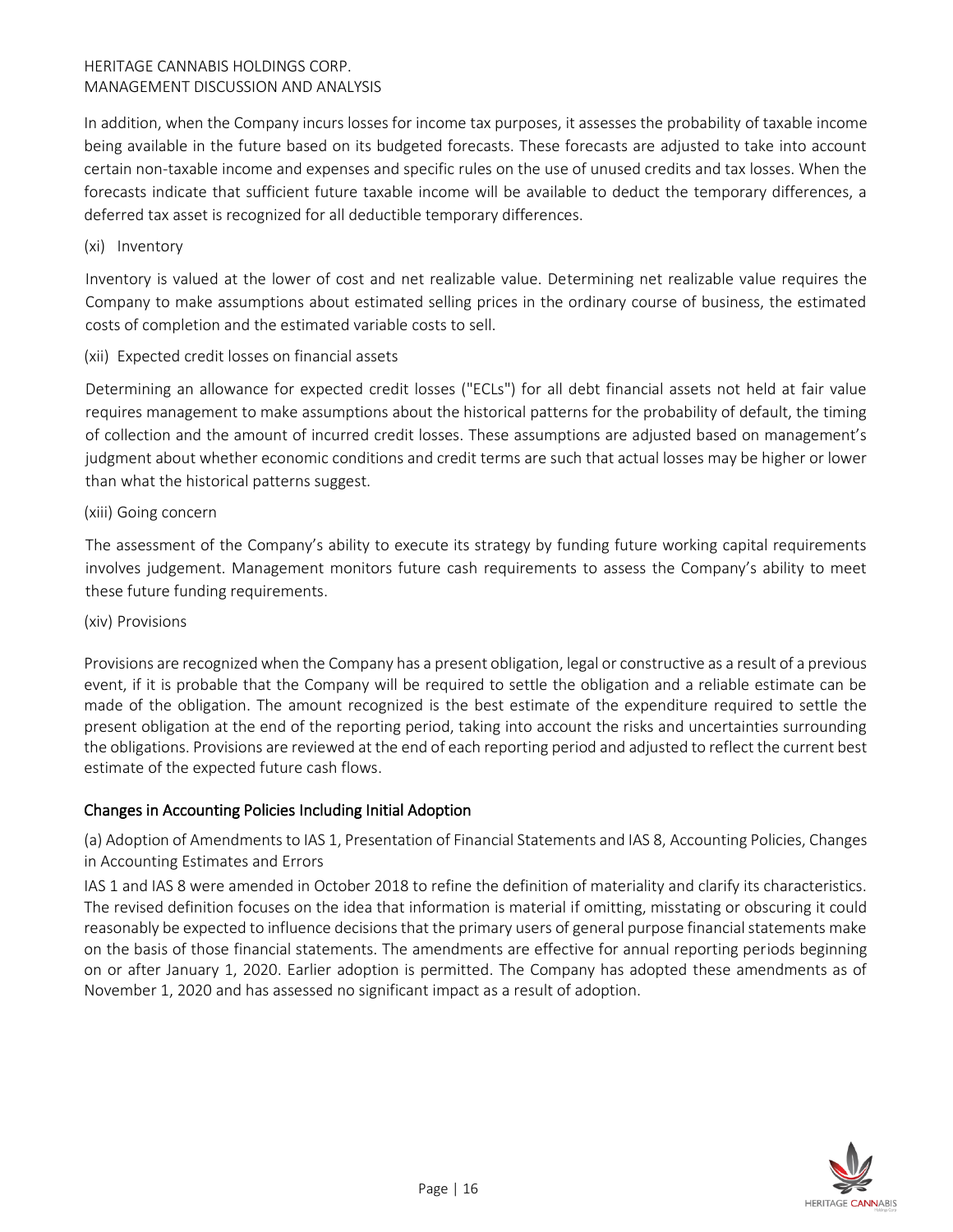# (b) Amendment to IAS 1, Presentation of Financial Statements, Issued but not Yet Effective

IAS 1 was amended in January 2020 to address inconsistences with how entities apply the standard over classification of current and non-current liabilities. The amendment serves to address whether, in the statement of financial position, debt and other liabilities with an uncertain settlement should be classified as current or noncurrent. The amendment is effective for annual reporting periods beginning on or after January 1, 2023. Earlier adoption is permitted. The Company will adopt this amendment as of the effective date, and is currently assessing the impacts on adoption.

# (c) Amendment to IAS 37, Provisions, Contingent Liabilities and Contingent Assets, Issued but not Yet Effective

IAS 37 was amended in May 2020 to clarify the costs a company should include as the cost of fulfilling a contract when assessing whether a contract is onerous. The amendment is effective for annual reporting periods beginning on or after January 1, 2022. Earlier adoption is permitted. The Company will adopt the amendment as of the effective date, and is currently assessing the impacts on adoption.

# (d) Amendment to IAS 16, Property, Plant and Equipment, Issued but not Yet Effective

IAS 16 was amended in May 2020 to prohibit deducting from the cost of an item of property, plant and equipment any proceeds from selling items produced while bringing that asset to the location and condition necessary for it to be capable of operating in the manner intended by management. Instead, an entity recognizes the proceeds from selling such items, and the cost of producing those items, in profit or loss. The amendment is effective for annual reporting periods beginning on or after January 1, 2022. Earlier adoption is permitted. The Company will adopt the amendment as of the effective date, and is currently assessing the impacts on adoption.

# Financial Instruments and Risk Management

The Company is exposed to risks that arise from its use of financial instruments. This section describes the Company's objectives, policies and processes for managing those risks and the methods used to measure them. Further quantitative information pertaining to these risks is presented throughout the consolidated financial statements.

There have been no substantive changes in the Company's exposure to financial instrument risks, its objectives, policies and processes for managing those risks, or the methods used to measure them since October 31, 2020, unless otherwise stated.

#### (a) Credit risk

Credit risk is the risk of a potential loss to the Company if a customer or third party to a financial instrument fails to meet its contractual obligations. The Company has moderate exposure to credit risk from its cash, short-term investments, accounts receivable, and convertible promissory note receivable. The risk exposure is limited to their carrying amounts at the statement of financial position date. The risk for cash and short-term investments is mitigated by holding these balances with highly-rated Canadian financial institutions. The Company therefore does not expect any credit losses on its cash and short-term investments.

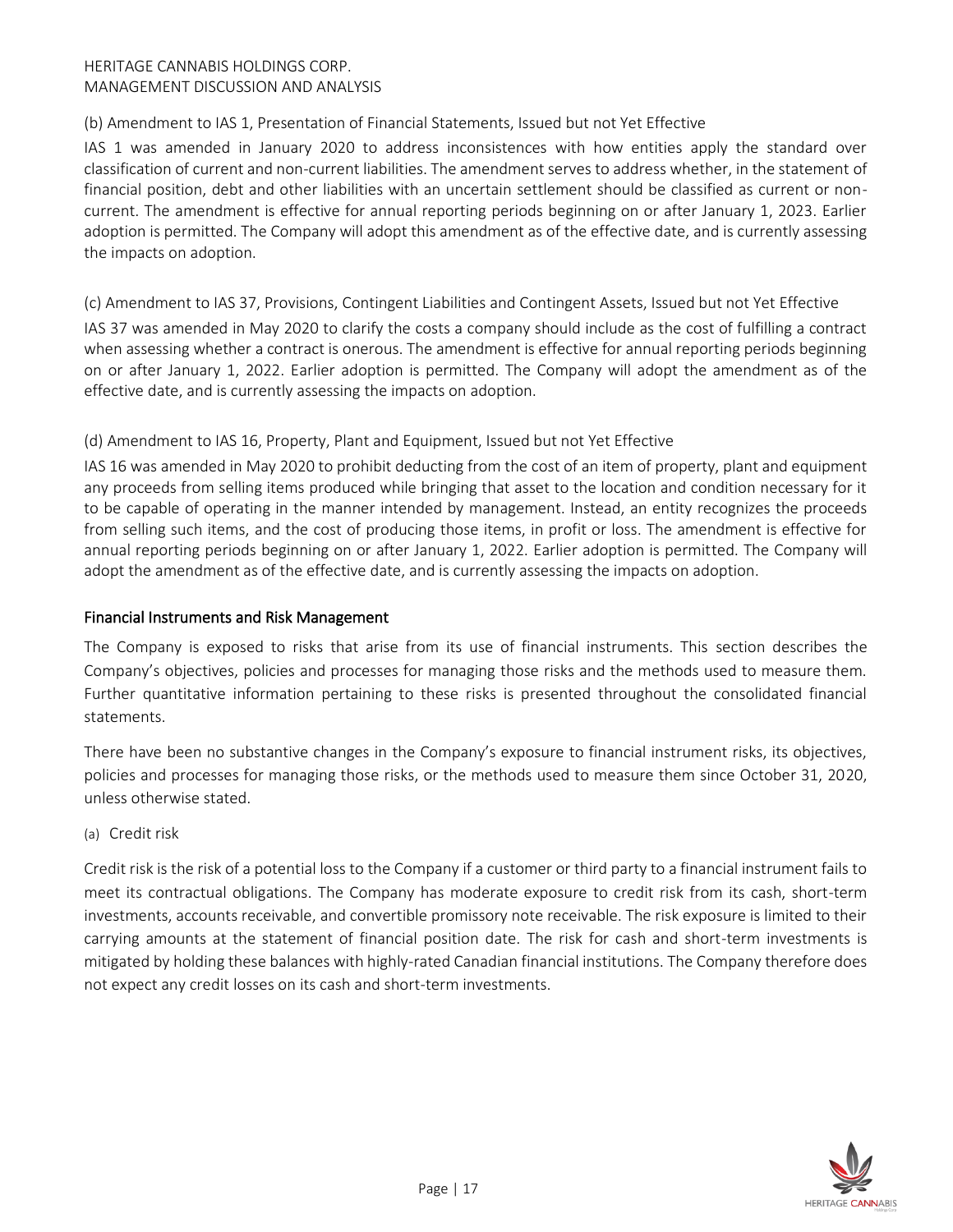The Company's accounts receivable balance consists of the following:

|                                          | As at |                  | As at |                  |  |
|------------------------------------------|-------|------------------|-------|------------------|--|
|                                          |       | January 31, 2021 |       | October 31, 2020 |  |
| Trade accounts receivable from customers |       | 2,168,606        |       | 948,367          |  |
| Expected credit losses                   |       | (358, 250)       |       | (358, 250)       |  |
| Net trade receivables                    |       | 1,810,356        |       | 590,117          |  |
| Interest and other receivables           |       | 503,302          |       | 473,651          |  |
|                                          |       | 2,313,658        |       | 1,063,768        |  |

The Company provides credit to certain customers in the normal course of business and has established credit evaluation and monitoring processes to mitigate credit risk. Credit risk for customers is assessed on a case-by-case basis and a provision is recorded where required. As at January 31, 2021, the Company identified certain accounts that may result in a credit loss on its accounts receivable, for which expected credit losses are recognized.

The Company has assessed that there is a concentration of credit risk, as 41% of the Company's trade accounts receivable is due from two customers as at January 31, 2021 (as at October 31, 2020 - 91% of the balance due from 2 customers).

An analysis of the aging of trade accounts receivable (net of allowance) is as follows:

|                           | As at |                  | As at |                  |
|---------------------------|-------|------------------|-------|------------------|
|                           |       | January 31, 2021 |       | October 31, 2020 |
| Current (30 days or less) |       | 109.677          |       | 495,414          |
| 31-60 days                |       | 1,058,927        |       | 6,482            |
| 61-90 days                |       | 71,455           |       | 8                |
| Greater than 90 days      |       | 570,279          |       | 88,213           |
|                           |       | 1,810,356        |       | 590,117          |

# (b) Liquidity risk

Liquidity risk is the risk that the Company will not be able to meet the financial obligations associated with its financial liabilities as they come due. The Company manages liquidity risk through the management of its capital structure. As at January 31, 2021, the Company had working capital of \$10,206,816 (as at October 31, 2020 – \$11,390,534). The Company does not yet have positive cash flows from operations and as such, the Company may be dependent upon the issuance of new equity and/or debt to advance its production efforts and meet its financial obligations. If equity or debt financing is required, failure to obtain such financing on a timely basis may cause the Company to postpone, reduce or terminate its production plans. The Company has the following undiscounted contractual obligations subject to liquidity risk:

|                                          | <1 vear     | $1-3$ years              |         |
|------------------------------------------|-------------|--------------------------|---------|
| Accounts payable and accrued liabilities | 4,286,654   | $\overline{\phantom{a}}$ |         |
| Long-term debt                           | 5,207,661   | 14,046                   | 7,023   |
| Lease liability                          | 71,225      | 170,940                  | 647,185 |
| Contingent consideration payable         | 157,527     | 1,267,000                | -       |
| Total                                    | \$9,723,067 | \$1,451,986              | 654,208 |

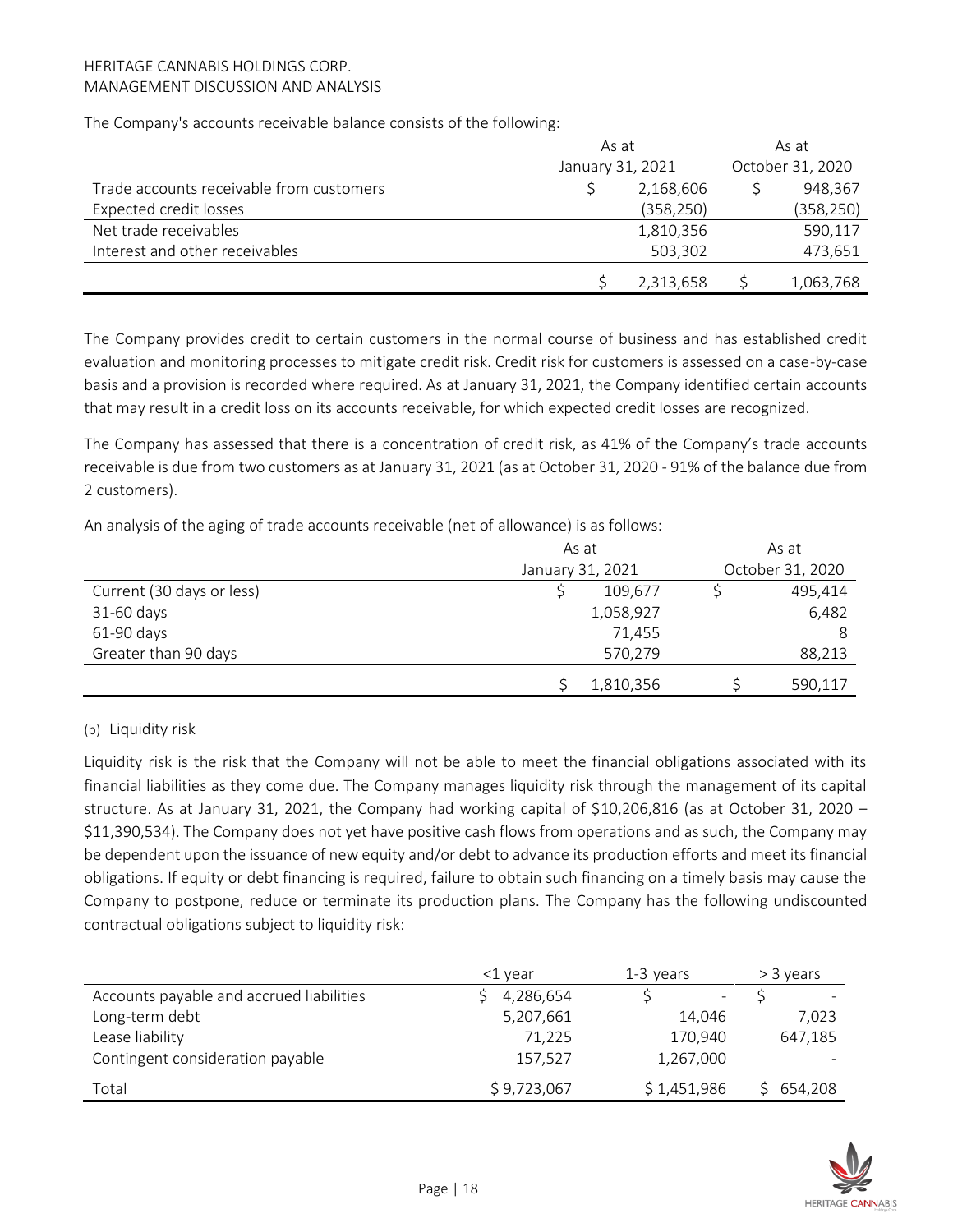#### (c) Market risk

(i) Foreign currency risk

Foreign currency risk is the risk that a variation in exchange rates between the Canadian dollar and other foreign currencies will affect the Company's operations and financial results. The Company is exposed to this risk on its investment in Endocanna, an associate that bears the U.S. dollar as its functional currency. The Company is required to translate the financial position and operating results of Endocanna into Canadian dollars and to recognize its share of the resulting translation gain or loss in other comprehensive loss. The Company is further exposed to the risk through Opticann, a wholly owned subsidiary operating in United States. As at January 31, 2021 and October 31, 2020, the Company has not entered into any hedging agreements to mitigate foreign currency risk. As such, the Company's financial position and financial results may be adversely affected by the unfavorable fluctuations in currency exchange rates.

The following table provides a summary of financial assets and liabilities denominated in USD:

|                                        | As at |                  | As at            |
|----------------------------------------|-------|------------------|------------------|
|                                        |       | January 31, 2021 | October 31, 2020 |
| Cash                                   |       | 3.724            | 3.724            |
| Accounts payable and other liabilities |       | 246.275          | 204.658          |
| Investment in associate                |       | 2,557,719        | 2,645,529        |

A 10% strengthening of the Canadian dollar against the foreign currencies listed above would increase other comprehensive loss by \$296,389 for the three-month period ended January 31, 2021 (for the year ended October 31, 2020 - \$324,839). A 10% weakening of the Canadian dollar against the foreign currencies listed above would result in an equal, but opposite effect.

(ii) Interest rate risk

Interest rate risk is the risk that the fair value or future cash flows of a financial instrument will fluctuate because of changes in market interest rates. The Company's short-term investments and convertible promissory note receivable earn fixed rates of interest in the range from 0.7% to 1.05% per annum and 2.00% per annum respectively. The Company's long-term debt bears interest at a fixed rate of 9.5% per annum. As at January 31, 2021 and October 31, 2020, the Company had no hedging agreements in place.

(iii) Price risk

Price risk is the risk of variability in fair value due to movements in equity or market prices. As at January 31, 2021 and October 31, 2020, the Company is exposed to this risk on its contingent consideration payable in Heritage Common Shares pursuant to the acquisition of Opticann and Purefarma.

# Fair value of financial instruments

Assets recorded at fair value in the statement of financial position are classified using a fair value hierarchy that reflects the significance of the inputs used in making the measurements. The fair value hierarchy has the following levels:

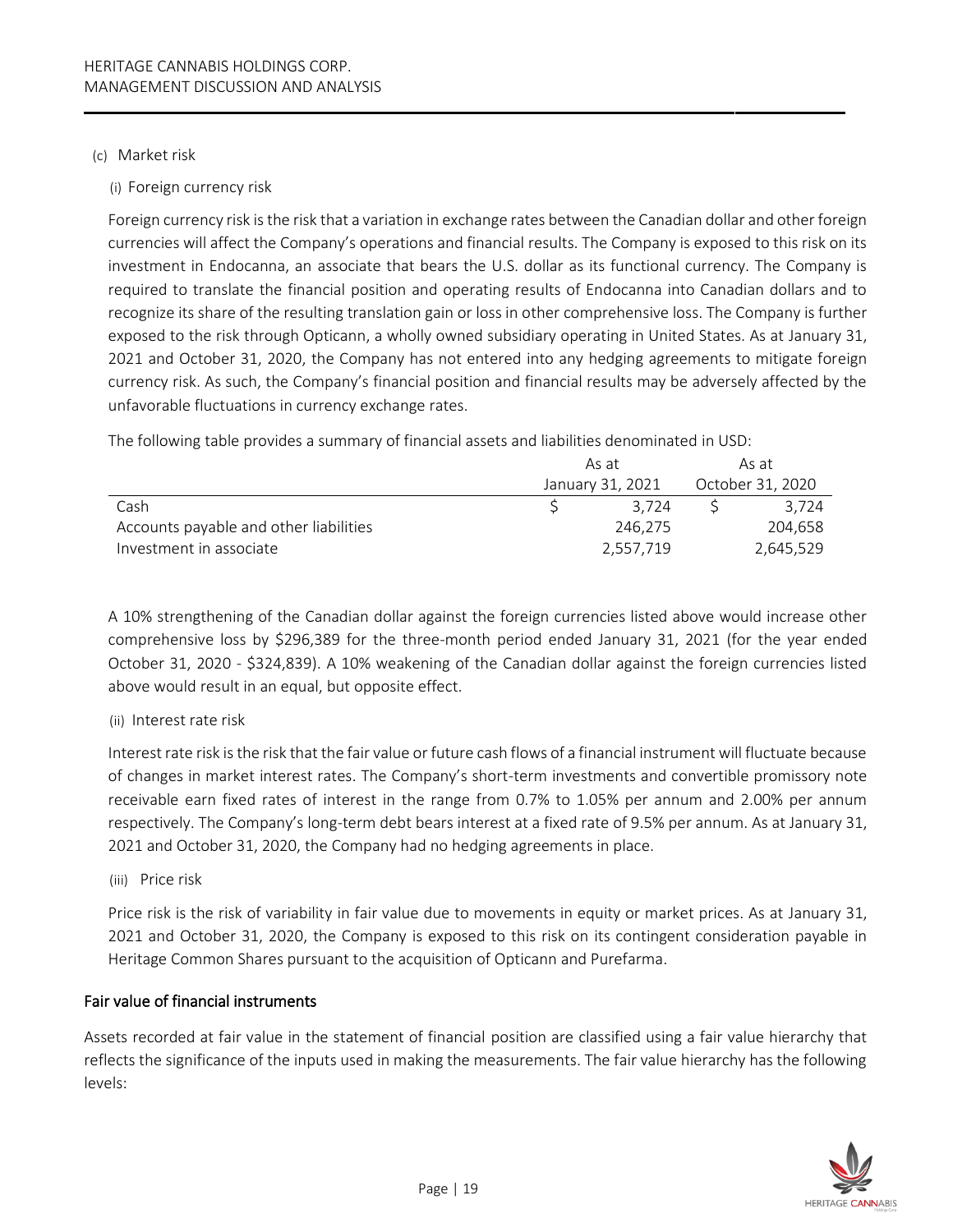Level 1 - valuation based on quoted prices (unadjusted) in active markets for identical assets and liabilities;

Level 2 - valuation techniques based on inputs other than quoted prices included in Level 1 that are observable for the asset or liability, either directly or indirectly; and

Level 3 - valuation techniques using inputs for the asset or liability that are not based on observable market data (unobservable inputs).

Financial instruments are measured either at fair value or at amortized cost. The table below lists the valuation methods used to determine the fair value of each financial instrument.

| Financial Instruments measured at fair value     |                                |  |  |  |  |
|--------------------------------------------------|--------------------------------|--|--|--|--|
| Contingent consideration payable                 | Discounted cash flow (Level 3) |  |  |  |  |
| Convertible promissory note receivable           | Amount due on demand (Level 3) |  |  |  |  |
| Warrant liabilities                              | Black-Scholes model (Level 3)  |  |  |  |  |
| Other investments                                | Discounted cash flow (Level 3) |  |  |  |  |
| Financial instruments measured at amortized cost |                                |  |  |  |  |

Cash; Short-term investments; Accounts receivable; Other current assets; Accounts payable and accrued liabilities Long-term debt; Lease liability example and the effective interest rate which carrying value at the effective interest rate which

Carrying amount (approximates fair value due to short-term nature) approximates fair value

During the three-month periods ended January 31, 2021 and 2020, there were no transfers of amounts between levels.

#### Conflicts of Interest

Certain officers and directors of the Company are officers and/or directors of or are associated with other cannabis companies. Such associations may give rise to conflicts of interest. The directors are required by law, however, to act honestly and in good faith with a view to the best interests of the Company and its shareholders and to disclose any personal interest which they may have in any material transaction which is proposed to be entered into with the Company and to abstain from voting as a director for the approval of any such transaction.

#### Subsequent Events

(a) Public offering

On February 2, 2021, the Company announced a public offering of units (each, a "Unit") of the Company (the "Offering") to issue up to 86,000,000 Units at a price of \$0.14 per Unit (the "Issue Price") for aggregated gross proceeds of up to \$12,040,000. Each Unit consists of one Heritage Common Share and one common share purchase warrant (each, a "Warrant"). Each Warrant is exercisable for one Heritage Common Share at any time for a period of 24 months following the closing of the Offering at an exercise price of \$0.21 per Warrant.

On March 17, 2021, the Company completed the Offering and issued 98,900,000 Units at a price of \$0.14 per Unit for aggregate gross proceeds of \$13,846,000, inclusive of the exercise in full of the over-allotment option granted by the Company to the Agents.

The use of proceeds associated with the unit offering completed March 17, 2021 and the status of the business

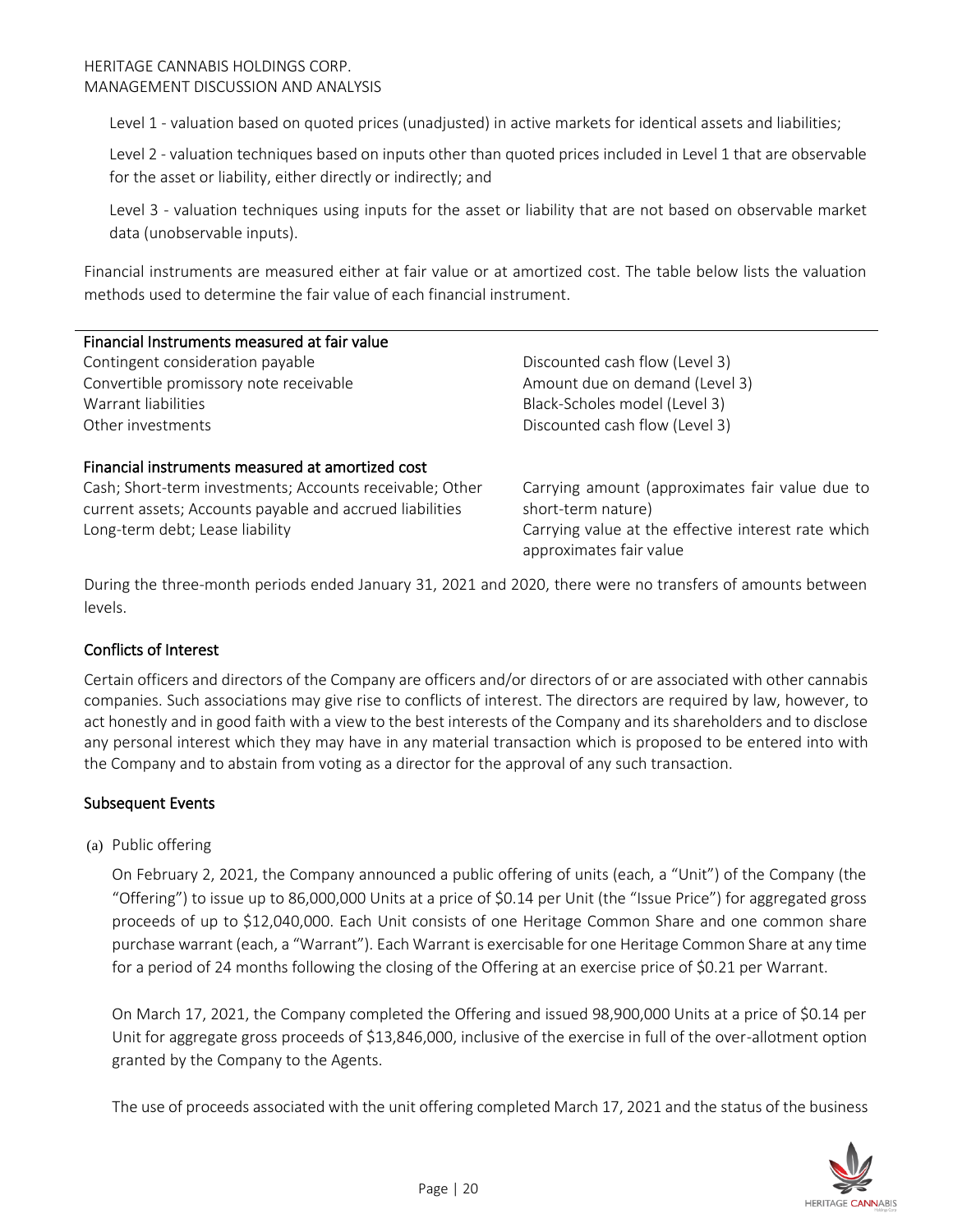objectives of the Corporation anticipated to be accomplished using such proceeds remain unchanged from the projected use of proceeds and business objectives as disclosed in the Corporation's short form prospectus dated March 11, 2021.

(b) Refinancing

On March 31, 2021, the Company refinanced the existing term loan by entering into a refinance agreement for \$7 million, which bears an interest at Canadian prime rate plus 1.25% per annum with a term of 18 months.

# United States Operations and Regulatory Framework

The Company does not have any direct, indirect or material ancillary involvement in the United States cannabis industry and accordingly is not currently subject to Canadian Securities Administrators Staff Notice 51-352 (Revised) – Issuers with U.S. Marijuana-Related Activities ("Staff Notice 51-352"). The Company currently has immaterial exposure to US cannabis operations in connection with: (a) its non-controlling 30% ownership interest in EndoCanna; (b) its joint venture partnership with Empower Clinics Inc.; and (c) its subsidiary, Opticann.

EndoCanna concentrates in endocannabinoid DNA testing. Endocanna has developed a home-based DNA test kit using a saliva collection. The test kit analyzes over 500 genes and more than 550,000 single nucleotide polymorphisms in the human body and provides a personalized "EndoDecoded" report, identifying how an individual's specific genetic makeup interacts with cannabinoids and terpenes. The custom report helps customers select cannabis with the right cannabinoid profile and assist with choosing the formulation, dosage, and best delivery method for their needs.

The Company has a promissory note with Empower Clinics Inc., which at the Company's option, the promissory note is convertible into the shares of Empower Clinics based on the value of the shares at the closing price the day before the conversion, or into the equity interest in the joint venture to be formed between the Company and Empower Health. The Company will install extraction units and related downstream extraction equipment inside Empower Clinics Inc.'s existing licensed hemp processing facility in Sandy, Oregon. In addition, the Company will train and supervise the staff on the proprietary methods of extraction and oil production that it produces in Canada. Once operational, the joint venture will begin producing proprietary branded products for Empower Clinics Inc.'s corporately owned physician staffed health clinics in Washington State, Oregon, and Arizona. The development of the CBD extraction facility has been delayed due to the impact of the COVID-19 pandemic and significant limitations of travel that have prevented further work from taking place.

Opticann has an exclusive licensing agreement to use the patented VESIsorb® drug delivery system for absorption into the system. Although Opticann currently has no active operations in the United States, Opticann is preparing for the eCommerce launch of ArthroCBD, a CBD 25 mg softgel brand formulated using VESIsorb®. In addition, the Company is planning on selling the ArthroCBD through over-the-counter sales at leading U.S. retailers.

OptiCann is developing arthrocbd.com as an e-commerce platform to sell CBD-based products in compliance with the Farm Bill (as hereinafter defined). The Company anticipates that the platform will utilize plug-ins from WooCommerce to power e-commerce functionality and Slate Payment software for payment processing, both of which were selected following a thorough diligence process undertaken by Opticann. The Company anticipates that the site will be operational in April 2021.

The CBD production contemplated by the joint venture with Empower Clinics Inc. and the ArthroCBD branded products produced by Opticann are derived from industrial hemp, which may be sold legally under U.S. federal law, whether through retail sales or online, pursuant to the Agriculture Improvement Act of 2018, Pub. L. 115-334 (the "Farm Bill").

The passage of the Farm Bill materially altered federal law governing hemp by removing hemp from the Controlled

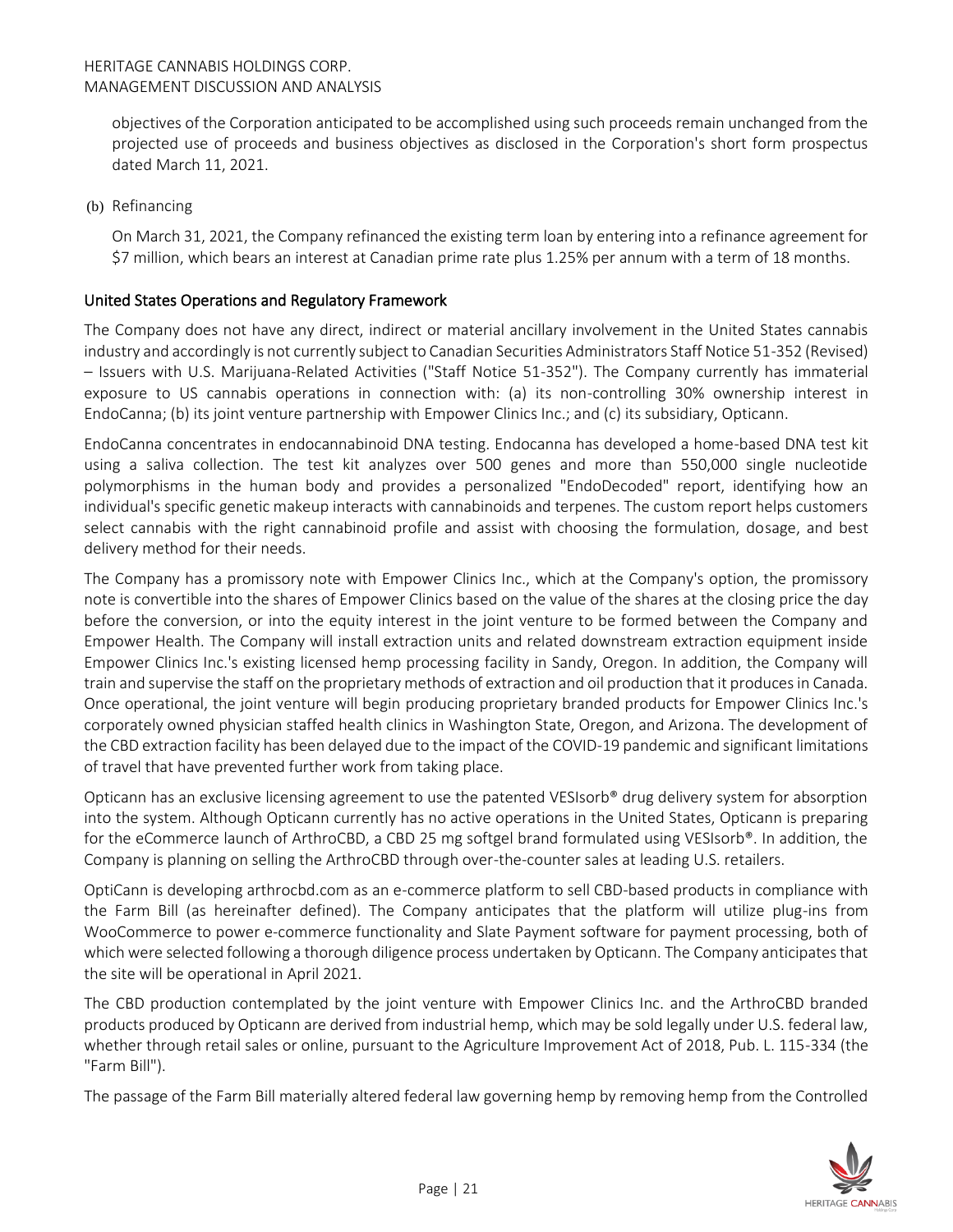Substances Act (21 U.S.C § 811), as amended (the "CSA") and establishing a federal regulatory framework for hemp production in the United States. Among other provisions, the Farm Bill: (a) explicitly amends the CSA to exclude all parts of the cannabis plant (including its cannabinoids, derivatives, and extracts) containing a delta-9 tetrahydrocannabinol concentration of not more than 0.3% on a dry weight basis from the CSA's definition of "marihuana"; (b) permits the commercial production and sale of hemp; (c) precludes states, territories, and Indian tribes from prohibiting the interstate transport of lawfully-produced hemp through their borders; and (d) establishes the United States Department of Agriculture ("USDA") as the primary federal agency regulating the cultivation of hemp in the United States, while allowing states, territories, and Indian tribes to obtain (or retain) primary regulatory authority over hemp activities within their borders after receiving approval of their proposed hemp production plan from the USDA. Any such plan submitted by a state, territory, or Indian tribe to the USDA must meet or exceed minimum federal standards and receive USDA approval. Any state, territory, or Indian tribe that does not submit a plan to the USDA, or whose plan is not approved by the USDA, will be regulated by the USDA; provided that states retain the ability to prohibit hemp production within their borders. The Farm Bill will remain in effect until December 2023.

On October 31, 2019, the USDA issued an interim final rule (the "IFR") to implement the Farm Bill. The IFR establishes regulations governing commercial hemp production in the United States and provides the framework for state departments of agriculture and Indian tribes to begin implementing commercial hemp production programs. In addition, following the issuance of the IFR, the USDA stated that it will begin, and has since begun, reviewing hemp production plans submitted by states, territories, and Indian tribes. Pursuant to the Farm Bill, the USDA has 60 days from the date a plan is submitted to approve or disapprove it. As of the date hereof, several states and Indian tribes have submitted plans to the USDA, some of which have been approved or disapproved.

The Farm Bill neither affects nor modifies the Federal Food, Drug and Cosmetic Act (the "FD&C Act"), thus expressly preserving the U.S. Food and Drug Administration's (the "FDA") authority to regulate food, drugs, dietary supplements, and cosmetics containing cannabis and/or cannabis-derived compounds, such as CBD. On the same date that the Farm Bill was signed into law, the FDA issued a statement (i) reaffirming its jurisdiction over products containing cannabis and/or cannabis-derived compounds and (ii) restating its position that "it [is] unlawful to introduce food containing added CBD into interstate commerce, or to market CBD products as, or in, dietary supplements, regardless of whether the substances are hemp-derived," because CBD is an active ingredient in an FDA-approved drug and was the subject of substantial clinical investigations that were made public before it was marketed as a food or dietary supplement. Following the passage of the Farm Bill, the FDA has also acknowledged that "there is substantial public interest in marketing and accessing CBD in food, including dietary supplements . . . [and] [t]he statutory provisions that currently prohibit marketing CBD in these forms also allow the FDA to issue a regulation creating an exception, and some stakeholders have asked that the FDA consider issuing such a regulation to allow for the marketing of CBD in conventional foods or as a dietary supplement, or both." The FDA held a public hearing in May 2019 to obtain scientific data and information about the safety, manufacturing, product quality, marketing, labeling, and sale of products containing cannabis or cannabis-derived compounds, and also established a high-level internal working group to explore potential pathways for various types of CBD products to be lawfully marketed.

In accordance with Staff Notice 51-352, the Company will evaluate, monitor and reassess this disclosure, and any related risks, on an ongoing basis and the same will be supplemented, amended and communicated to investors in public filings, including in the event of government policy changes or the introduction of new or amended guidance, laws or regulations regarding cannabis regulation.

#### Risks and Uncertainties

The following are certain factors relating to the Company's business which prospective investors should carefully consider before deciding whether to purchase Common Shares in the Company's authorized capital. The following information is a summary only of certain risk factors and is qualified in its entirety by reference to, and must be

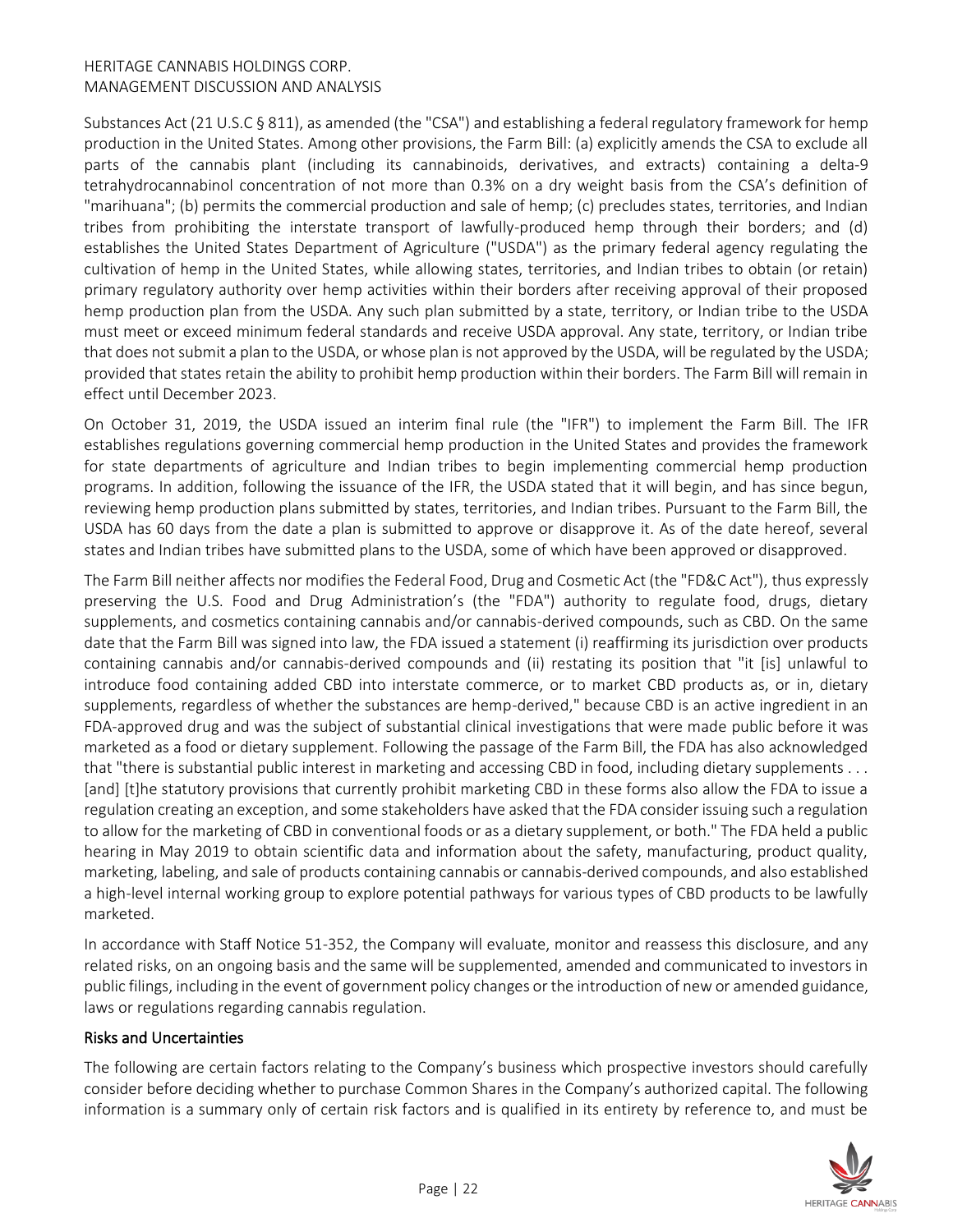read in conjunction with, the detailed information appearing elsewhere in this MD&A. These risks and uncertainties are not the only ones the Company is facing. Additional risk and uncertainties not presently known to the Company, or that are currently deemed immaterial, may also impair operations. If any such risks actually occur, the business, financial condition, liquidity and results of operations could be materially adversely affected.

#### *Additional Financing*

From time to time, the Company may require additional financing. The Company's ability to obtain additional financing, if and when required, will depend on investor demand, operating performance, the condition of the capital markets and other factors. If the Company raises additional funds through the issuance of equity, equitylinked or debt securities, those securities may have rights, preferences, or privileges senior to the rights of holders of Common Shares, and existing holders of such shares may experience dilution.

#### *Reliance on Licenses*

Failure to comply with the Health Canada licensing requirements, pursuant to the Cannabis Act and Cannabis Regulations, any failure to maintain the licenses would have a material, adverse impact on the business, financial condition and operating results of the Company as a whole, including all subsidiaries whether or not they are license holders.

# *Reliance on Facilities*

The Company's existing facilities in Falkland, British Columbia and Fort Erie, Ontario are integral to the Company's operations and its ability to integrate the extraction capabilities of Purefarma. Any adverse changes or developments affecting either facility may impact the Company's ability to produce cannabis and cannabis products, its business, financial condition, and its results of operations.

#### *Volatile Market Price for Common Shares*

The market price for Common Shares may be volatile and subject to wide fluctuations in response to numerous factors, many of which are beyond the Company's control, including the following:

- actual or anticipated fluctuations in the Company's quarterly results of operations;
- recommendations by securities research analysts;
- changes in the economic performance or market valuations of companies in the industry in which the Company operates;
- addition or departure of the Company's executive officers and other key personnel;
- release or expiration of transfer restrictions on outstanding Common Shares;
- sales or perceived sales of additional Common Shares;
- operating and financial performance that vary from the expectations of management, securities analysts, and investors;
- regulatory changes affecting the Company's industry generally and its business and operations;
- announcements of developments and other material events by the Company or its competitors;
- fluctuations to the costs of vital production materials and services;
- changes in global financial markets and global economies and general market conditions, such as interest rates and price volatility of CBD and THC as active product ingredients;
- significant acquisitions or business combinations, strategic partnerships, joint ventures or capital commitments by or involving the Company or its competitors;
- operating and share price performance of other companies that investors deem comparable to the Company or from a lack of market comparable companies; and
- news reports relating to trends, concerns, technological or competitive developments, regulatory changes and other related issues in the Company's industry or target markets.

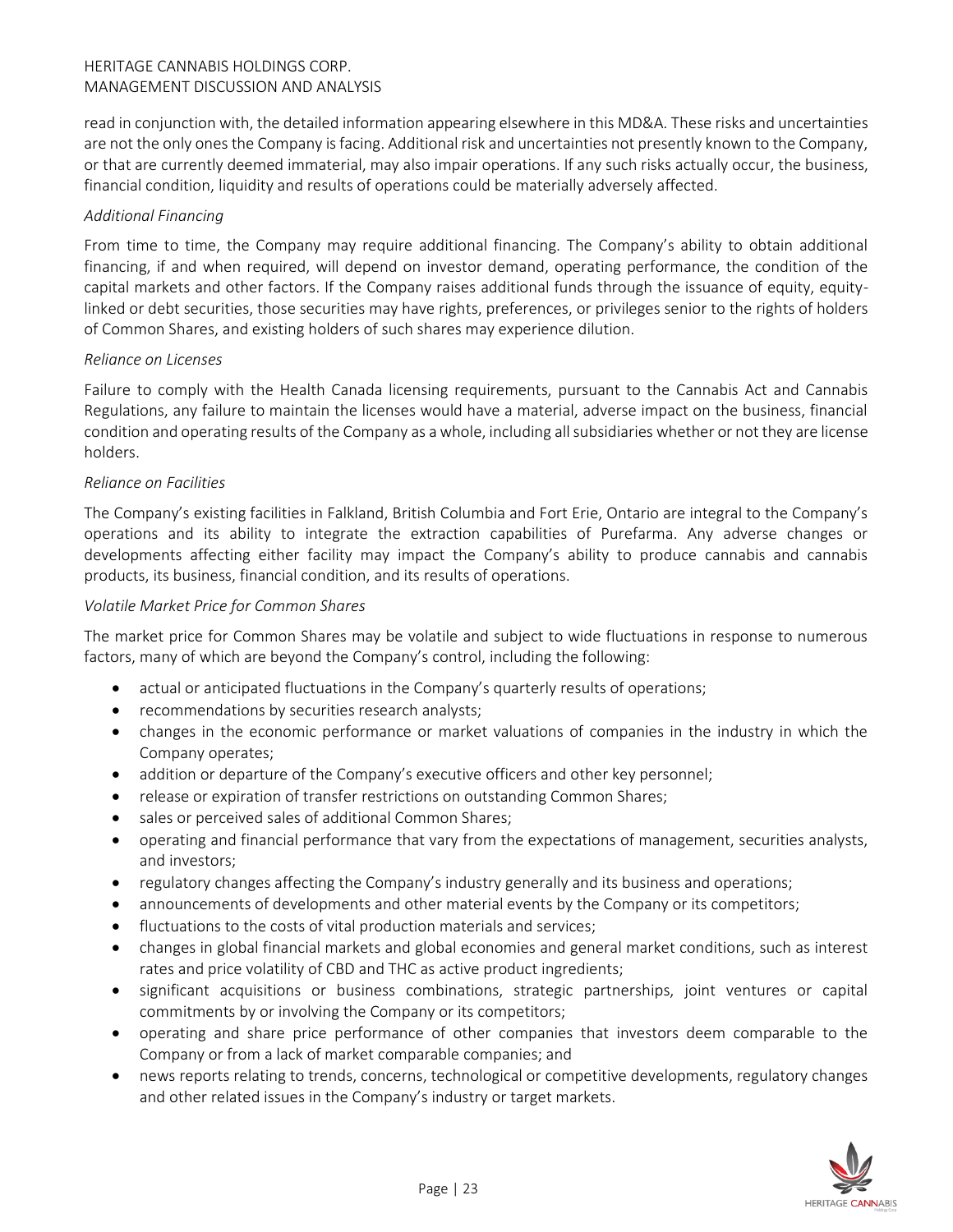Financial markets have recently experienced significant price and volume fluctuations that have particularly affected the market prices of equity securities of companies and that have often been unrelated to the operating performance, underlying asset values or prospects of such companies. Such volatility has been particularly evident with regards to the share prices of cannabis companies that are reporting issuers in Canada. Accordingly, the market price of Common Shares may decline even if the Company's operating results, underlying asset values or prospects have not changed. Additionally, these factors, as well as other related factors, may cause decreases in asset values that are lasting and not temporary, which may result in impairment losses. There can be no assurance that continuing fluctuations in share price and volume will not occur. If such increased levels of volatility and market turmoil continue, the Company's operations could be adversely impacted, and the trading price of Common Shares may be materially adversely affected.

#### *Licensing Requirements Under the Cannabis Regulations*

The market for cannabis (including medical cannabis) in Canada is regulated by the Controlled Drug and Substances Act, the Cannabis Act and Cannabis Regulations, the Narcotic Control Regulations, and other applicable law. Any applicant seeking to become a licensed cultivator, producer and/or seller under the Cannabis Regulations is subject to stringent Health Canada licensing requirements. The government of Canada has only issued to date a limited number of licenses under the Cannabis Regulations to cultivate, process and/or sell cannabis. There are, however, several hundred applicants for licenses. The number of licenses granted could have an impact on the operations of the Company. Because of the early stage of the industry in which the Company operates, the Company expects to face additional competition from new entrants. If the number of users of cannabis in Canada increases, the demand for products will increase and the Company expects that competition will become more intense, as current and future competitors begin to offer an increasing number of diversified products. To remain competitive, the Company will require a continued level of investment in research and development, marketing, sales, and client support. The Company may not have sufficient resources to maintain research and development, marketing, sales, and client support efforts on a competitive basis which could materially and adversely affect the business, financial condition and results of operations of the Company.

#### *Holding Company Status*

The Company is a holding company and essentially all of its operating assets are the capital stock of its subsidiaries. As a result, investors in the Company are subject to the risks attributable to its subsidiaries. As a holding company, the Company conducts substantially all of its business through its subsidiaries, which generate substantially all of its revenues. Consequently, the Company's cash flows and ability to complete current or desirable future enhancement opportunities are dependent on the earnings of its subsidiaries and the distribution of those earnings to the Company. The ability of these entities to pay dividends and other distributions will depend on their operating results and will be subject to applicable laws and regulations which require that solvency and capital standards be maintained by such companies and contractual restrictions contained in the instruments governing their debt. In the event of a bankruptcy, liquidation or reorganization of any of the Company's subsidiaries, holders of indebtedness and trade creditors will generally be entitled to payment of their claims from the assets of those subsidiaries before any assets are made available for distribution to the Company.

#### *Management of Growth*

The Company may be subject to growth-related risks including capacity constraints and pressure on its internal systems and controls. The ability of the Company to manage growth effectively will require continued implementation and improvement of its operational and financial systems and to expand, train and manage its employee base. The inability of the Company to deal with growth may have a material adverse effect on its business, financial condition, results of operations and prospects.

#### *Reliance on Management*

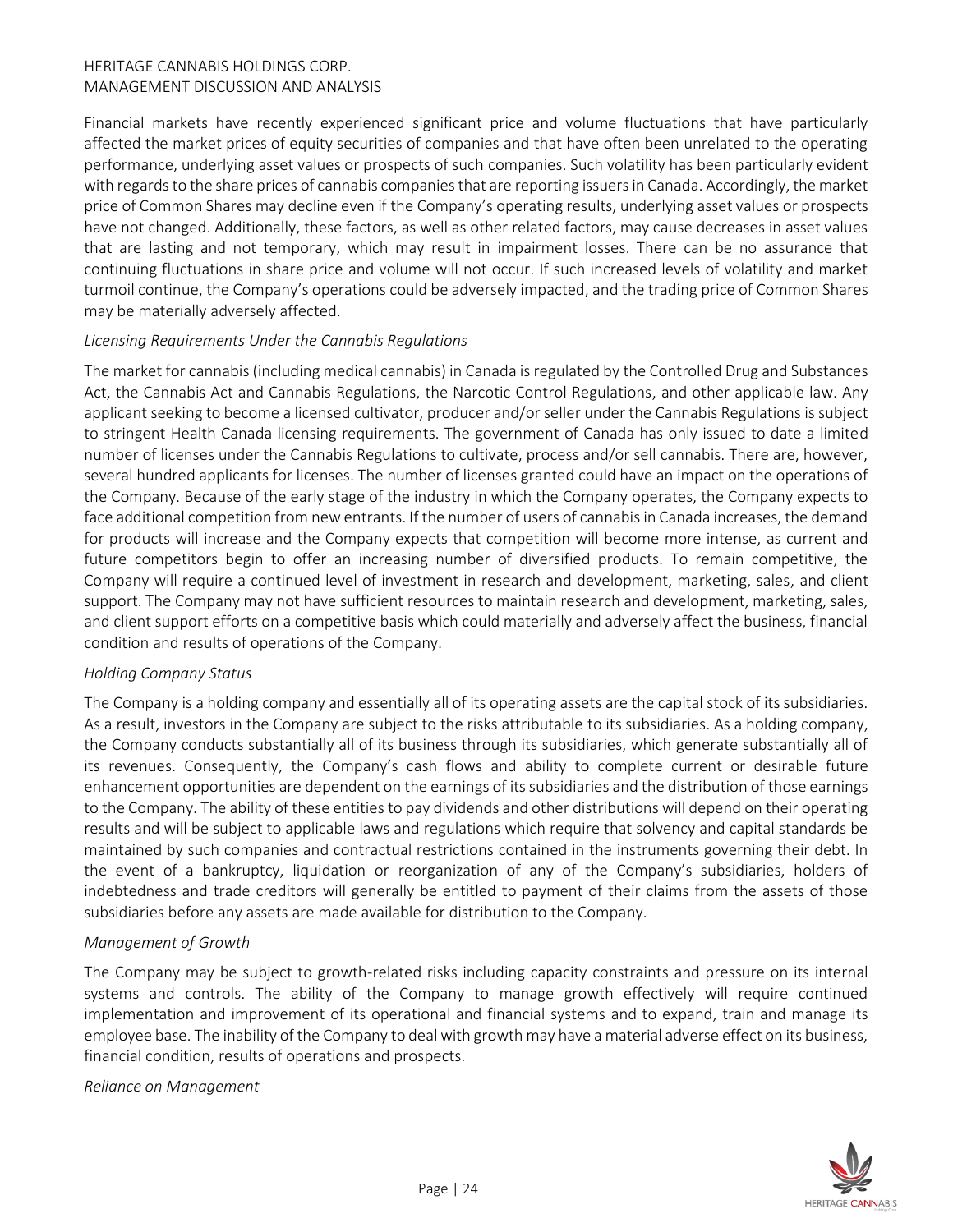The success of the Company is dependent upon the ability, expertise, judgment, discretion, and good faith of its senior management. While employment agreements and incentive programs are customarily used as primary methods of retaining the services of key employees, these agreements and incentive programs cannot assure the continued services of such employees. Any loss of the services of such individuals could have a material adverse effect on the Company's business, operating results, or financial condition.

# *Conflicts of Interest*

The Company may be subject to various potential conflicts of interest because of the fact that some of its officers and directors may be engaged in a range of business activities. In addition, the Company's executive officers and directors may devote time to their outside business interests, so long as such activities do not materially or adversely interfere with their duties to the Company, as applicable. External business interests may require significant time and attention of the Company's executive officers and directors. In some cases, executive officers and directors may have fiduciary obligations associated with external business interests that may interfere with their abilities to devote time to the Company's business and affairs, as applicable, and this could adversely affect the Company's operations.

In addition, the Company may also become involved in transactions that conflict with the interests of its respective directors and the officers, who may from time to time deal with persons, firms, institutions or corporations with which the Company may be dealing, or which may be seeking investments similar to those desired by it. The interests of these persons, firms, institutions or corporations could conflict with those of the Company. In addition, from time to time, these persons, firms, institutions or corporations may be competing with the Company for available investment opportunities. Conflicts of interest, if any, will be subject to the procedures and remedies provided under the applicable laws and in accordance with Company policies including the Fraud Prevention Policy and the Related Party Transaction Policy. In the event that such a conflict of interest arises at a meeting of the Company's directors, a director who has such a conflict will abstain from voting for or against the approval of such participation or such terms. In accordance with the applicable laws, the directors of the Company are required to act honestly, in good faith and in the best interests of the Company.

#### *Litigation*

The Company may become party to litigation from time to time in the ordinary course of its business which could adversely affect its operations. Should any litigation in which the Company becomes involved be determined against it, such a decision may adversely affect the Company's ability to continue operating, adversely affect the market price of Common Shares and use significant resources. Even if the Company is involved in litigation and succeeds, litigation can redirect significant company resources. Litigation may also create a negative perception of the Company's brand and the brands of its subsidiaries.

#### *Dividends*

The Company's policy is to retain earnings to finance the development and enhancement of its products and to otherwise reinvest in the Company's businesses. Therefore, the Company does not anticipate paying cash dividends on Common Shares in the foreseeable future. Any decision to declare and pay dividends in the future will be made at the discretion of the Board and will depend on, among other things, financial results, cash requirements, contractual restrictions and other factors that the Board may deem relevant. As a result, investors may not receive any return on investment in the Common Shares unless they sell them for a share price that is greater than that at which such investors purchased them.

#### *Limited Market for Securities*

There can be no assurance that an active and liquid market for the Common Shares will be maintained and an investor may find it difficult to resell any securities of the Company.

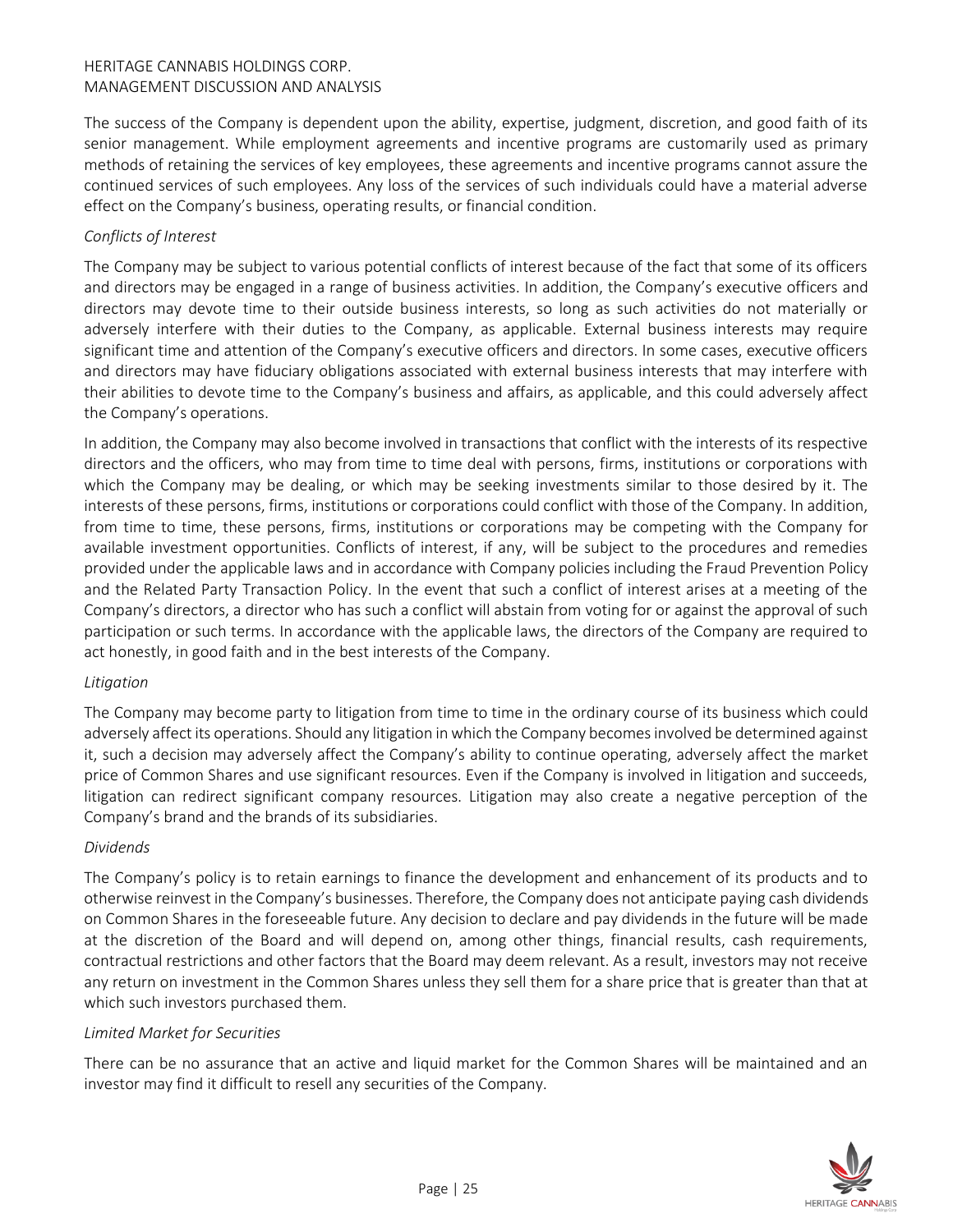#### *Liquidity Risk*

The Company's ability to remain liquid over the long term depends on its ability to obtain additional financing. The Company has in place planning and budgeting processes to help determine the funds required to support normal operating requirements on an ongoing basis as well as its planned development and capital expenditures. The Company's approach to managing liquidity risk is to ensure that it will have sufficient liquidity to meet liabilities when due.

#### *Cyber Security*

The Company relies on certain internal processes, infrastructure and information technology systems to efficiently operate its business in a secure manner. The Company's risk and exposure to these matters cannot be fully mitigated because of, among other things, the evolving nature of these threats. As a result, cyber security and the continued development and enhancement of controls, training, processes designed to protect systems, computers, software, date and networks from attack, damage or unauthorized access is a priority. The inability to continue to enhance or prevent a failure of these internal processes, infrastructure or information technology systems could negatively impact the Company's ability to operate its business.

#### *Force Majeure Events- COVID 19*

In December 2019, COVID-19, was reported to have surfaced in Wuhan, China. On March 11, 2020, the World Health Organization declared this outbreak a global pandemic. Major health issues and pandemics, such as COVID-19, may adversely affect trade, global and local economies and the trading prices of the Common Shares. The outbreak may affect the supply chain of the Company and may restrict the level of economic activity in affected areas, which may adversely affect the price and demand for the Corporation's products as well as the Company's ability to collect outstanding receivables from its customers. It is possible that the Company may be required to temporarily close one or more of its facilities and suspend operations. Given the ongoing and dynamic nature of the circumstances, the extent to which COVID-19 will impact the Company's financial results and operations is uncertain. It is possible, however, that the Company's business operations and financial performance in 2021 and beyond may be materially adversely affected by this global pandemic.

#### *Intellectual Property Risk*

The success of the Company's business depends in part on its ability to protect its ideas, technology and proprietary know-how. Even as the Company moves to protect its intellectual property with trademarks and trade processes, patents, copyrights or by other means, it is not assured that competitors will not develop similar technologies, methods or that in the event of an infringement, the Company will be able to exercise its legal rights. Actions taken to protect or preserve intellectual property rights may require significant resources such that said actions meaningfully impact the ability to successful grow the business.

#### *Third Party Transportation*

The Company is required to rely on third party transportation services. The Company is exposed to the inherent risks associated with relying on third party transportation service providers, including logistical problems, delays, loss or theft of product and increased shipping costs. Any delay in transporting the product, breach of security or loss of product, could have material adverse effect on the Company's business, financial performance and results of operations. Moreover, any breach of security and loss of product during transport could affect the Company's status as a Licensed Producer.

#### Risks related to operating in the Cannabis Industry

#### *The Cannabis Industry is Subject to Competition*

There is potential that the Company will face intense competition from other companies, some of which can be

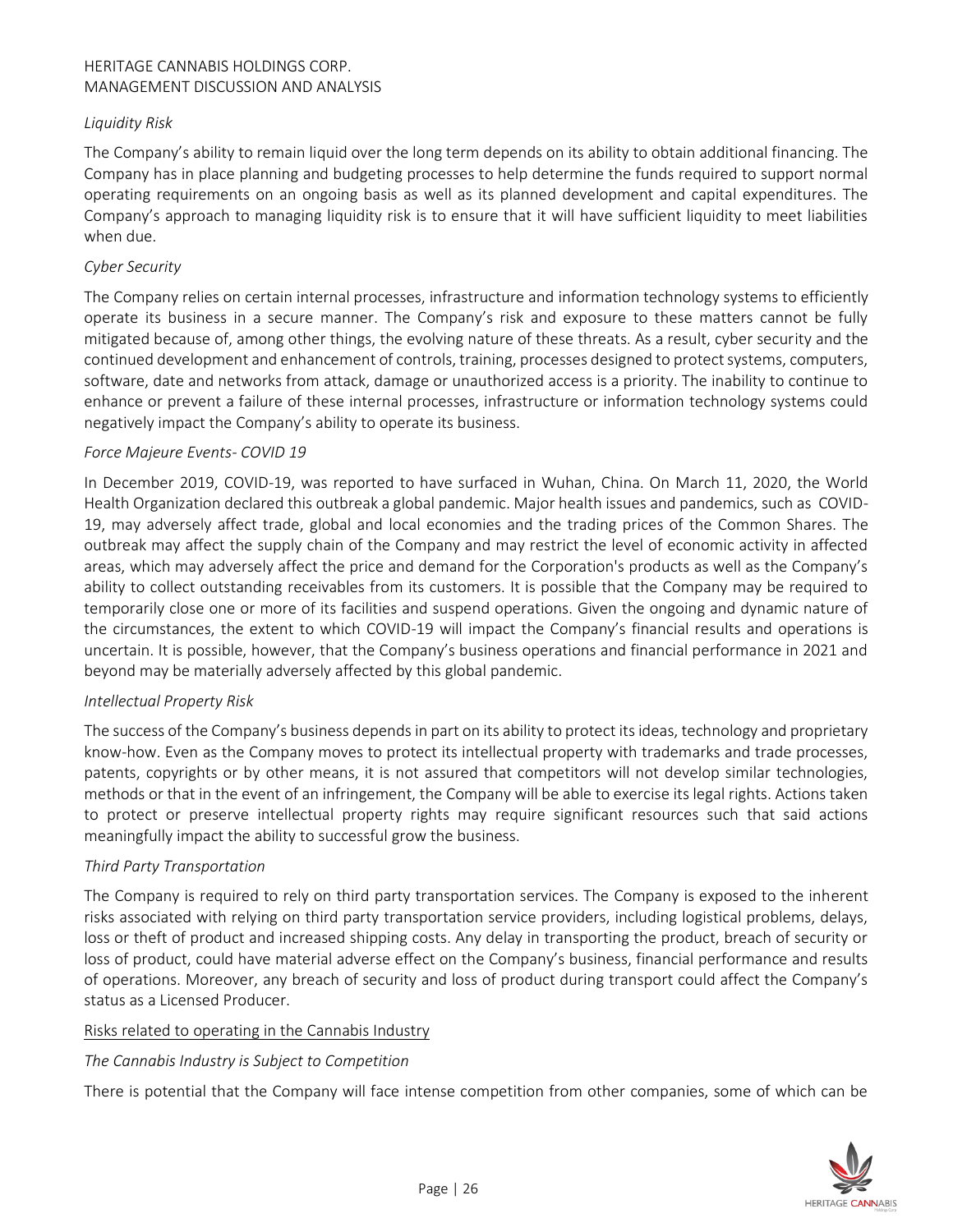expected to have longer operating histories and more financial, production and marketing resources and experience than the Company. Additionally, there is potential that the industry will undergo consolidation, creating larger companies that may have increased geographic scope and other economies of scale. Increased competition by larger, better-financed competitors with geographic or other structural advantages could materially and adversely affect the business, financial condition and results of operations of the Company.

Because of the early stage of the industry in which the Company operates in the cannabis market, the Company expects to face additional competition from new entrants. If the number of users of cannabis in Canada increases, the demand for products will increase and the Company expects that competition will become more intense, as current and future competitors begin to offer an increasing number of diversified products and pricing strategies. To remain competitive, the Company will require a continued high level of investment in research and development, marketing, sales and client support. The Company may not have sufficient resources to maintain research and development, marketing, sales and client support efforts on a competitive basis which could materially and adversely affect the business, financial condition and results of operations of the Company.

#### *Consumer perception*

Consumer perception regarding the safety, efficacy and quality of cannabis can be significantly influenced by scientific research or findings, regulatory investigations, litigation, media attention and other publicity regarding consumption of medicinal marijuana products. There can be no assurance that consumer perception will remain positive or that adverse research reports, findings, proceedings, media attention or publicity, with or without merit, will not have a material and adverse impact on the cannabis industry as a whole, or the Company's ability to sell its products.

#### *Regulatory Risks*

The Company's subsidiaries operate in a new industry which is highly regulated, highly competitive and evolving rapidly. As such, new risks may emerge, and management may not be able to predict all such risks or be able to predict how such risks may result in actual results differing from the results contained in any forward-looking statements. The Company's ability to grow, store, process and sell cannabis in Canada is dependent on obtaining licenses from Health Canada and the need to maintain such licenses in good standing. Failure to: (i) comply with the requirements of a license; and (ii) maintain a license would have a material adverse impact on the business, financial condition and operating results of the Company.

The Company will incur ongoing costs and obligations related to regulatory compliance. Failure to comply with regulations may result in additional costs for corrective measures, penalties or in restrictions of the Company's operations. In addition, changes in regulations, more vigorous enforcement thereof or other unanticipated events could require extensive changes to the Company's operations, increased compliance costs or give rise to material liabilities, which could have a material adverse effect on the business, results of operations and financial condition of the Company.

The industry is subject to extensive controls and regulations, which may significantly affect the financial condition of market participants. The marketability of any product may be affected by numerous factors that are beyond the Company's control and which cannot be predicted, such as changes to government regulations, including those relating to taxes and other government levies which may be imposed. Changes in government levies, including taxes, could reduce the Company's earnings and could make future capital investments or the Company's operations uneconomic. The industry is also subject to numerous legal challenges, which may significantly affect the financial condition of market participants and which cannot be reliably predicted.

#### *Environmental Regulations and Risks*

The Company's operations are subject to environmental regulation. These regulations mandate, among other things, the maintenance of air and water quality standards and land reclamation. They also set forth limitations on

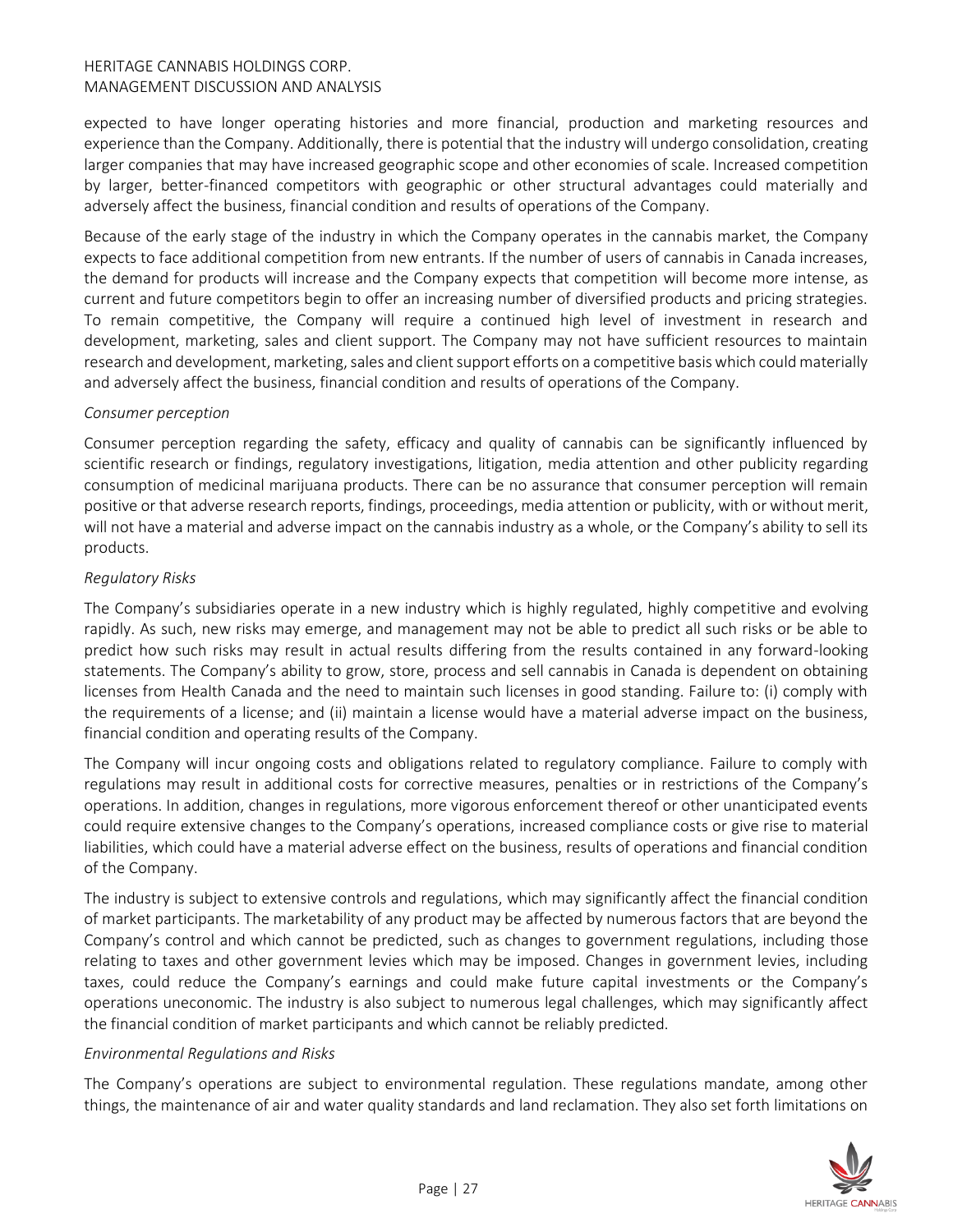the generation, transportation, storage and disposal of solid and hazardous waste. Environmental legislation is evolving in a manner which will require stricter standards and enforcement, increased fines and penalties for noncompliance, more stringent environmental assessments of proposed projects and a heightened degree of responsibility for companies and their officers, directors and employees. There is no assurance that future changes in environmental regulation, if any, will not adversely affect the Company's operations.

Government approvals and permits are currently, and may in the future, be required in connection with the Company's operations. To the extent such approvals are required and not obtained, the Company may be curtailed or prohibited from the proposed production of cannabis or from proceeding with the development of their operations as currently proposed.

Failure to comply with applicable laws, regulations and permitting requirements may result in enforcement actions thereunder, including orders issued by regulatory or judicial authorities causing operations to cease or be curtailed, and may include corrective measures requiring capital expenditures, installation of additional equipment, or remedial actions. The Company may be required to compensate those suffering loss or damage by reason of its operations and may have civil or criminal fines or penalties imposed for violations of applicable laws or regulations.

# *The Company is subject to changes in Canadian laws, regulations and guidelines which could adversely affect the Company's future business, financial condition and results of operations.*

The Company's operations are subject to various laws, regulations and guidelines relating to the manufacture, management, packaging/labelling, advertising, sale, transportation, storage and disposal of cannabis but also including laws and regulations relating to drugs, controlled substances, health and safety, the conduct of operations and the protection of the environment. Changes to such laws, regulations and guidelines due to matters beyond the control of the Company may cause adverse effects business, financial condition and results of operations of the Company. The Company endeavours to comply with all relevant laws, regulations and guidelines. To the best of the Company's knowledge, the Company is in compliance or in the process of being assessed for compliance with all such laws, regulations and guidelines.

On June 30, 2016, the Canadian Federal Government established the Task Force to seek input on the design of a new system to legalize, strictly regulate and restrict access to marijuana. On November 30, 2016, the Task Force completed its review and published a report outlining its recommendations. On April 13, 2017, the Canadian Federal Government released Bill C-45, which proposes the enactment of the Cannabis Act, to regulate the production, distribution and sale of cannabis for unqualified adult use. On October 17, 2018, the Cannabis Act, as well as laws to address drug-impaired driving, protect public health and safety and prevent youth access to cannabis, came into force.

The Cannabis Act prohibits testimonials and branding and packaging that is appealing to youth. The restrictions on advertising, marketing and the use of logos and brand names could have a material adverse impact on the Company's business, financial condition and results of operation. The legislative framework pertaining to the Canadian adult-use cannabis market is developing and subject to change. In addition, the governments of every Canadian province and territory have, to varying degrees, announced proposed, and in some cases enacted, regulatory regimes for the distribution and sale of cannabis for adult-use purposes within those jurisdictions.

#### *Restrictions on Sales Activities*

The industry is in its early development stage and restrictions on sales and marketing activities imposed by Health Canada, various medical associations, other governmental or quasi-governmental bodies or voluntary industry associations may adversely affect the Company's ability to conduct sales and marketing activities and could have a material adverse effect on the Company's respective businesses, operating results and financial conditions.

*Vulnerability to Rising Energy Costs*

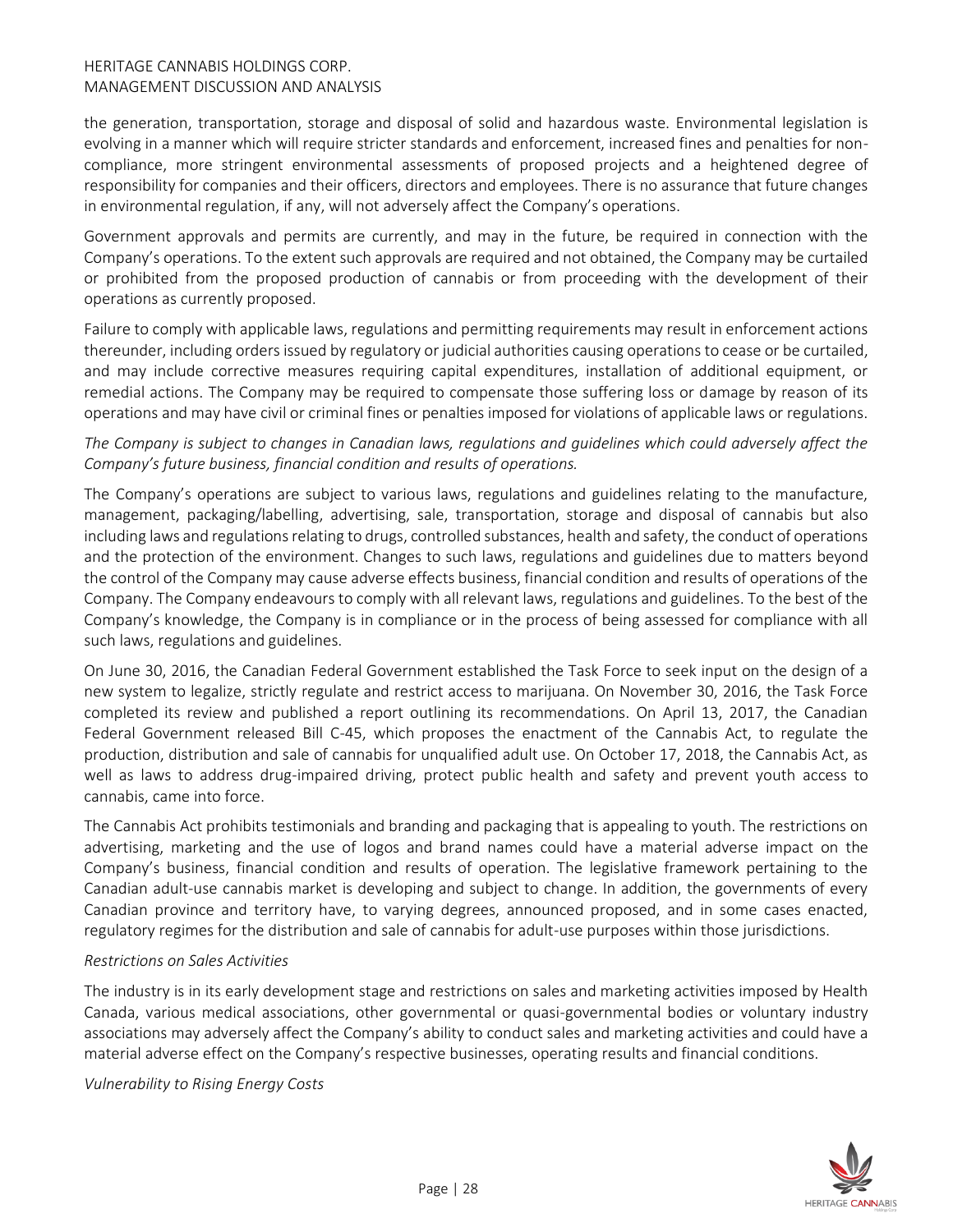The Company's cannabis growing operations consume considerable energy, making the Company vulnerable to rising energy costs. Rising or volatile energy costs may adversely impact the business of the Company and its ability to operate profitably.

#### *Product Liability*

As a manufacturer and distributor of products designed to be ingested or inhaled by humans, the Company faces an inherent risk of exposure to product liability claims, regulatory action and litigation if its products are alleged to have caused significant loss or injury. In addition, the manufacture and sale of products involve the risk of injury or loss to consumers due to tampering by unauthorized third parties, product contamination, unauthorized use by consumers or other third parties. Previously unknown adverse reactions resulting from human consumption of the Company's products alone or in combination with other medications or substances could occur. The Company may be subject to various product liability claims, including, among others, that the Company's products caused injury, illness or loss, include inadequate instructions for use or include inadequate warnings concerning possible side effects or interactions with other substances. A product liability claim or regulatory action against the Company could result in increased costs, adversely affect the Company's reputation with its respective clients and consumers generally, and adversely affect the results of operations and financial conditions of the Company.

#### *Product Recalls*

Manufacturers and distributors of products may be subject to the recall or return of their products for a variety of reasons, including product defects, such as contamination, unintended harmful side effects or interactions with other substances, packaging safety and inadequate or inaccurate labeling disclosure. If any of the Company's products are recalled due to an alleged product defect or for any other reason, the Company could be required to incur the unexpected expense of the recall and any legal proceedings that might arise in connection with the recall. The Company may lose a significant amount of sales and may not be able to replace those sales at an acceptable margin or at all. In addition, a product recall may require significant management attention.

#### *Operating Risk and Insurance Coverage*

The Company has insurance to protect its assets, operations and employees. While the Company believes its insurance coverage is customary in its current state of operations, such insurance is subject to coverage limits and exclusions and may not be available for the risks and hazards to which the Company is exposed. However, the Company may also be unable to maintain insurance to cover these risks at economically feasible premiums. Insurance coverage may not continue to be available or may not be adequate to cover any resulting liability. The Company might also become subject to liability for pollution or other hazards which may not be insured against or which the Company may elect not to insure against because of premium costs or other reasons. Losses from these events may cause the Company to incur significant costs that could have a material adverse effect upon the Company's financial performance and results of operations.

#### *Unfavourable Publicity or Consumer Perception*

Management of the Company believes the cannabis industry is highly dependent upon consumer perception regarding the safety, efficacy and quality of the cannabis produced. Consumer perception of the Company's proposed products can be significantly influenced by scientific research or findings, regulatory investigations, litigation, media attention and other publicity regarding the consumption of cannabis products. There can be no assurance that future scientific research, findings, regulatory proceedings, litigation, media attention or other research findings or publicity will be favourable to the cannabis market or any particular product, or consistent with earlier publicity.

Future research reports, findings, regulatory proceedings, litigation, media attention or other publicity that are perceived as less favourable than, or that question, earlier research reports, findings or publicity could have a material adverse effect on the demand for the Company's proposed products and the business, results of

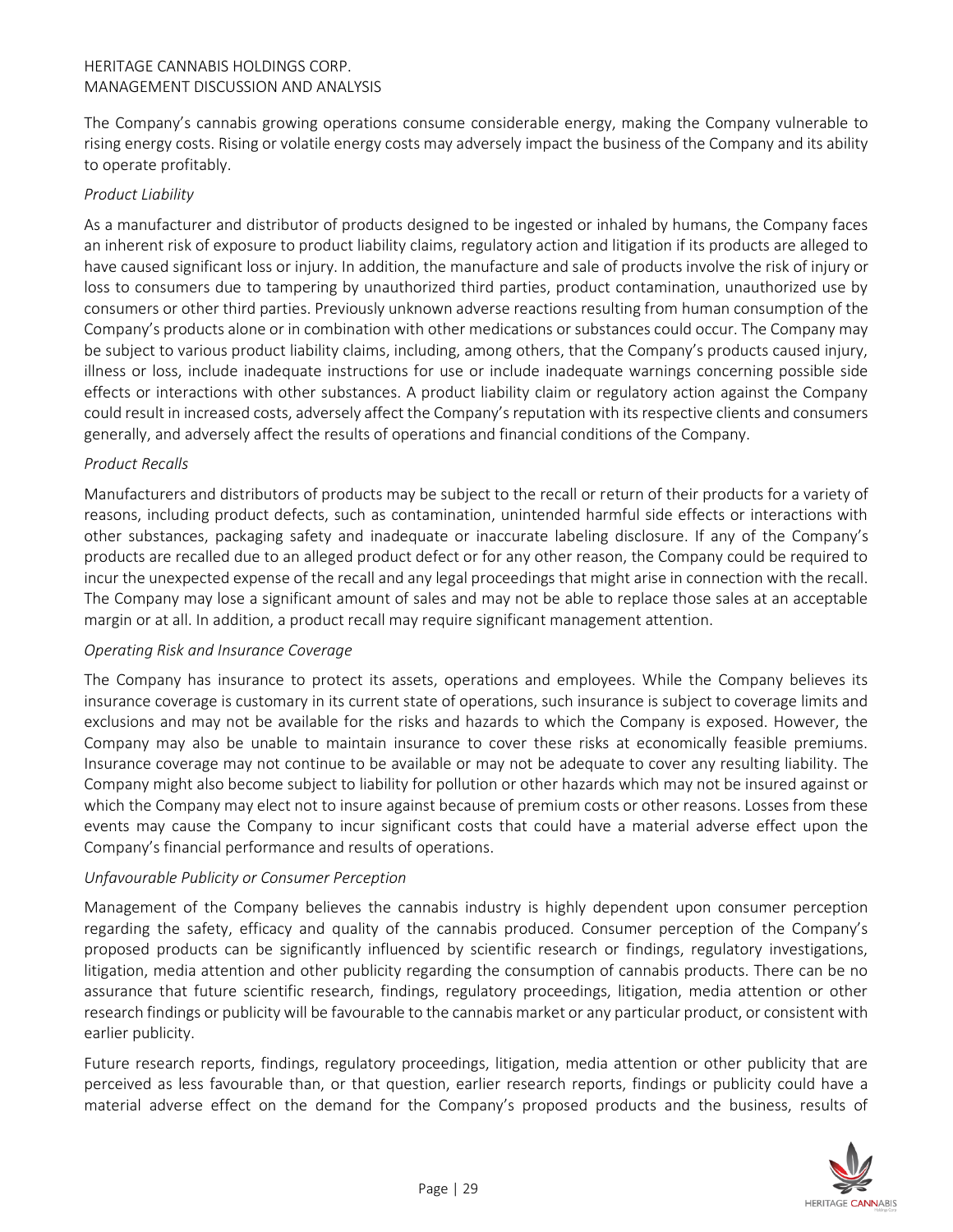operations, financial condition and cash flows of the Company. The Company's dependence upon consumer perceptions means that adverse scientific research reports, findings, regulatory proceedings, litigation, media attention or other publicity, whether or not accurate or with merit, could have a material adverse effect on the Company, the demand for its proposed products, and the business, results of operations, financial condition and cash flows of the Company. Further, adverse publicity reports or other media attention regarding the safety, efficacy and quality of cannabis in general, or the Company's proposed products specifically, or associating the consumption of cannabis with illness or other negative effects or events, could have such a material adverse effect. Such adverse publicity reports or other media attention could arise even if the adverse effects associated with such products resulted from consumers' failure to consume such products appropriately or as directed.

#### Overview of United States Regulations of Cannabis

#### *Regulatory scrutiny of the Company's interests in the United States*

The Company's interests in the United States cannabis market, and future licensing arrangements, may become the subject of heightened scrutiny by regulators, stock exchanges, clearing agencies and other authorities in Canada. As a result, the Company may be subject to significant direct and indirect interaction with public officials. There can be no assurance that this heightened scrutiny will not in turn lead to the imposition of certain restrictions on the Company's ability to carry on its business in the United States.

Government policy changes or public opinion may also result in a significant influence over the regulation of the cannabis industry in Canada, the United States or elsewhere. A negative shift in the public's perception of cannabis in the United States or any other applicable jurisdiction could affect future legislation or regulation. It has been reported by certain publications in Canada that The Canadian Depository for Securities Limited is considering a policy shift that would see its subsidiary, CDS, refuse to settle trades for cannabis issuers that have investments in the United States. CDS is Canada's central securities depository, clearing and settlement hub settling trades in the Canadian equity, fixed income and money markets. Neither CDS nor its parent company have issued any public statement in regards to these reports. However, if CDS were to proceed in the manner suggested by these publications, and apply such a policy to the Company, it would have a material adverse effect on the ability of holders of securities of the Company to make trades. In particular, the securities of the Company would become highly illiquid as investors would have no ability to effect a trade of the securities through the facilities of a stock exchange.

Government policy changes or public opinion may also result in a significant influence over the regulation of the cannabis industry in Canada, the United States or elsewhere. A negative shift in the public's perception of medical or recreational cannabis in the United States or any other applicable jurisdiction could affect future legislation or regulation. Among other things, such a shift could cause state jurisdictions to abandon initiatives or proposals to legalize medical and/or recreational cannabis, thereby limiting the number of new state jurisdictions into which the Company could expand. Any inability to fully implement the Company's expansion strategy may have a material adverse effect on the Company's business, financial condition and results of operations.

# *Cannabis remains illegal under federal law in the United States, and therefore, strict enforcement of federal laws regarding cannabis would likely result in our inability to execute our business plan.*

Cannabis, other than hemp (defined by the U.S. government as Cannabis sativa L. with a tetrahydrocannabinol (THC) concentration of not more than 0.3% on a dry weight basis), is a Schedule I controlled substance under the CSA. In December 2018, the U.S. government changed hemp's legal status. The Farm Bill, removed hemp and extracts of hemp, including CBD, from the CSA schedules. Accordingly, the production, sale and possession of hemp or extracts of hemp, including certain CBD products, no longer violate the CSA. U.S. states have implemented a patchwork of different laws on hemp and its extracts, including CBD. Additionally, the U.S. Food and Drug Administration claims that the Food, Drugs & Cosmetics Act significantly limits the legality of hemp-derived CBD products.

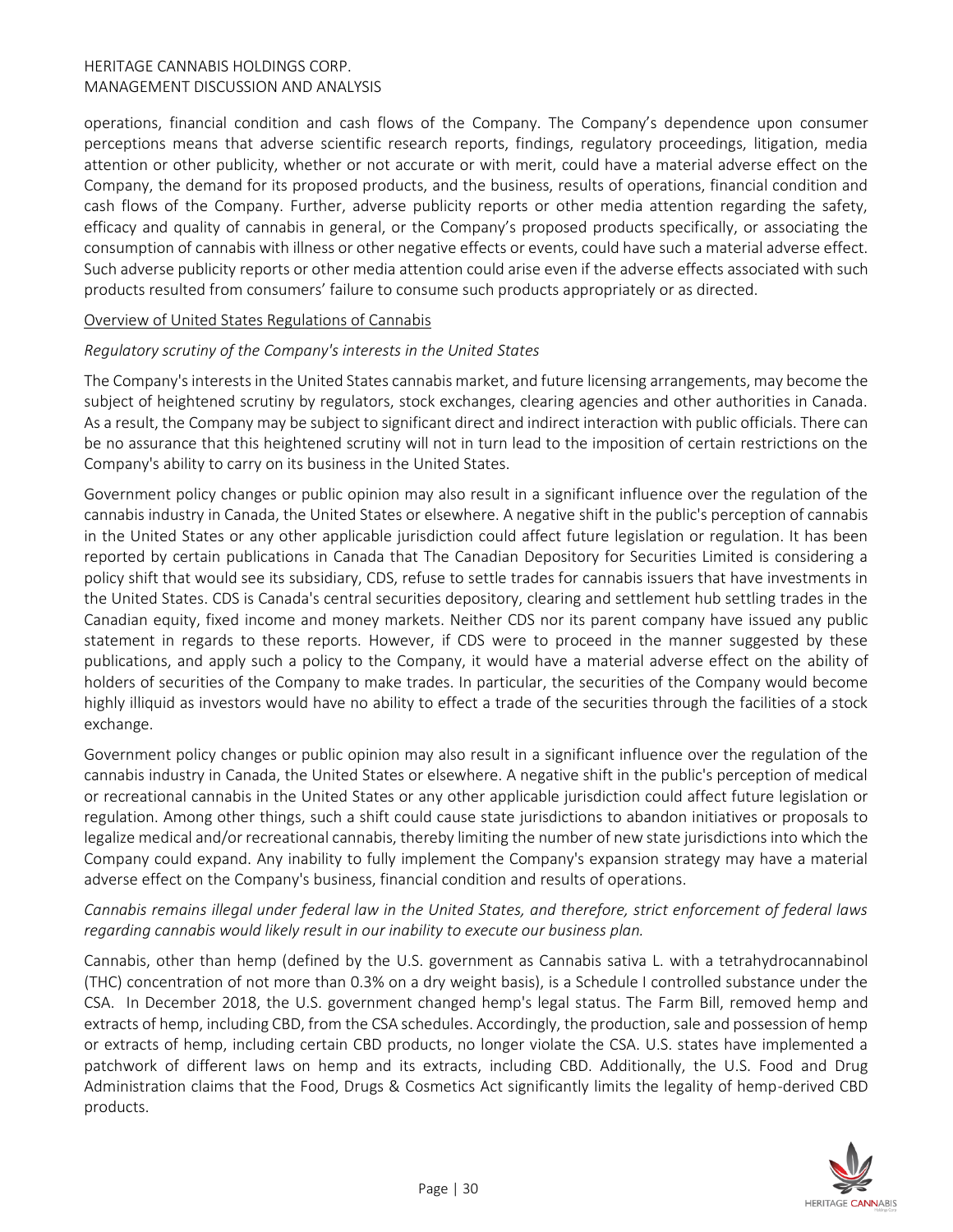Even in U.S. states or territories that have legalized cannabis to some extent, the cultivation, possession, and sale of cannabis all violate the CSA and are punishable by imprisonment, substantial fines and forfeiture. Moreover, individuals and entities may violate federal law if they aid and abet another in violating the CSA, or conspire with another to violate the law, and violating the CSA is a predicate for certain other crimes, including money laundering laws and the Racketeer Influenced and Corrupt Organizations Act. The U.S. Supreme Court has ruled that the federal government has the authority to regulate and criminalize the sale, possession and use of cannabis, even for individual medical purposes, regardless of whether it is legal under state law. For over five years, however, the U.S. government has not prioritized the enforcement of those laws against cannabis companies complying with state law and their vendors. No reversal of that policy of prosecutorial discretion is expected under a Biden administration given his campaign's position on cannabis, discussed further below, although prosecutions against state-legal entities cannot be ruled out.

On January 4, 2018, then U.S. Attorney General Jeff Sessions issued a memorandum for all U.S. Attorneys (the "Sessions Memo") rescinding certain past U.S. Department of Justice ("DOJ") memoranda on cannabis law enforcement, including the Memorandum by former Deputy Attorney General James Michael Cole (the "Cole Memo") issued on August 29, 2013, under the Obama administration. Describing the criminal enforcement of federal cannabis prohibitions against those complying with state cannabis regulatory systems as an inefficient use of federal investigative and prosecutorial resources, the Cole Memo gave federal prosecutors discretion not to prosecute state law compliant cannabis companies in states that were regulating cannabis, unless one or more of eight federal priorities were implicated, including use of cannabis by minors, violence, or the use of federal lands for cultivation. The Sessions Memo, which remains in effect, states that each U.S. Attorney's Office should follow established principles that govern all federal prosecutions when deciding which cannabis activities to prosecute. As a result, federal prosecutors could and still can use their prosecutorial discretion to decide to prosecute even statelegal cannabis activities. Since the Sessions Memo was issued over three years ago, U.S. Attorneys have generally not prioritized the targeting of state law compliant entities.

Then Attorney General William Barr testified in his confirmation hearing on January 15, 2019, that he would not upset "settled expectations," "investments," or other "reliance interest[s]" arising as a result of the Cole Memo, and that he did not intend to devote federal resources to enforce federal cannabis laws in states that have legalized cannabis "to the extent people are complying with the state laws." He stated: "My approach to this would be not to upset settled expectations and the reliance interests that have arisen as a result of the [Cole Memo] and investments have been made and so there has been reliance on it, so I don't think it's appropriate to upset those interests." He also implied that the CSA's prohibitions of cannabis may be implicitly nullified in states that have legalized cannabis: "[T]he current situation … is almost like a back-door nullification of federal law." Industry observers generally have not interpreted Attorney General Barr's comments to suggest that the DOJ would proceed with cases against participants who entered the state-legal industry after the Cole Memo's rescission.

As such, there is no assurance that each U.S. Attorney's Office in each judicial district will not choose to strictly enforce federal laws governing cannabis sales in the event the Company commences any cannabis activities in the United States. The Company believes that the basis for the U.S. federal government's lack of recent enforcement with respect to the cannabis industry extends beyond the strong public sentiment and ongoing prosecutorial discretion. Since 2014, versions of the U.S. omnibus spending bill have included a provision prohibiting the DOJ, which includes the Drug Enforcement Administration, from using appropriated funds to prevent states from implementing their medical-use cannabis laws. In USA vs. McIntosh, the U.S. Court of Appeals for the Ninth Circuit held that the provision prohibits the DOJ from spending funds to prosecute individuals who engage in conduct permitted by state medical-use cannabis laws and who strictly comply with such laws. The court noted that, if the spending bill provision were not continued, prosecutors could enforce against conduct occurring during the statute of limitations even while the provision was previously in force. Other courts that have considered the issue have ruled similarly, although courts disagree about which party bears the burden of proof of showing compliance or

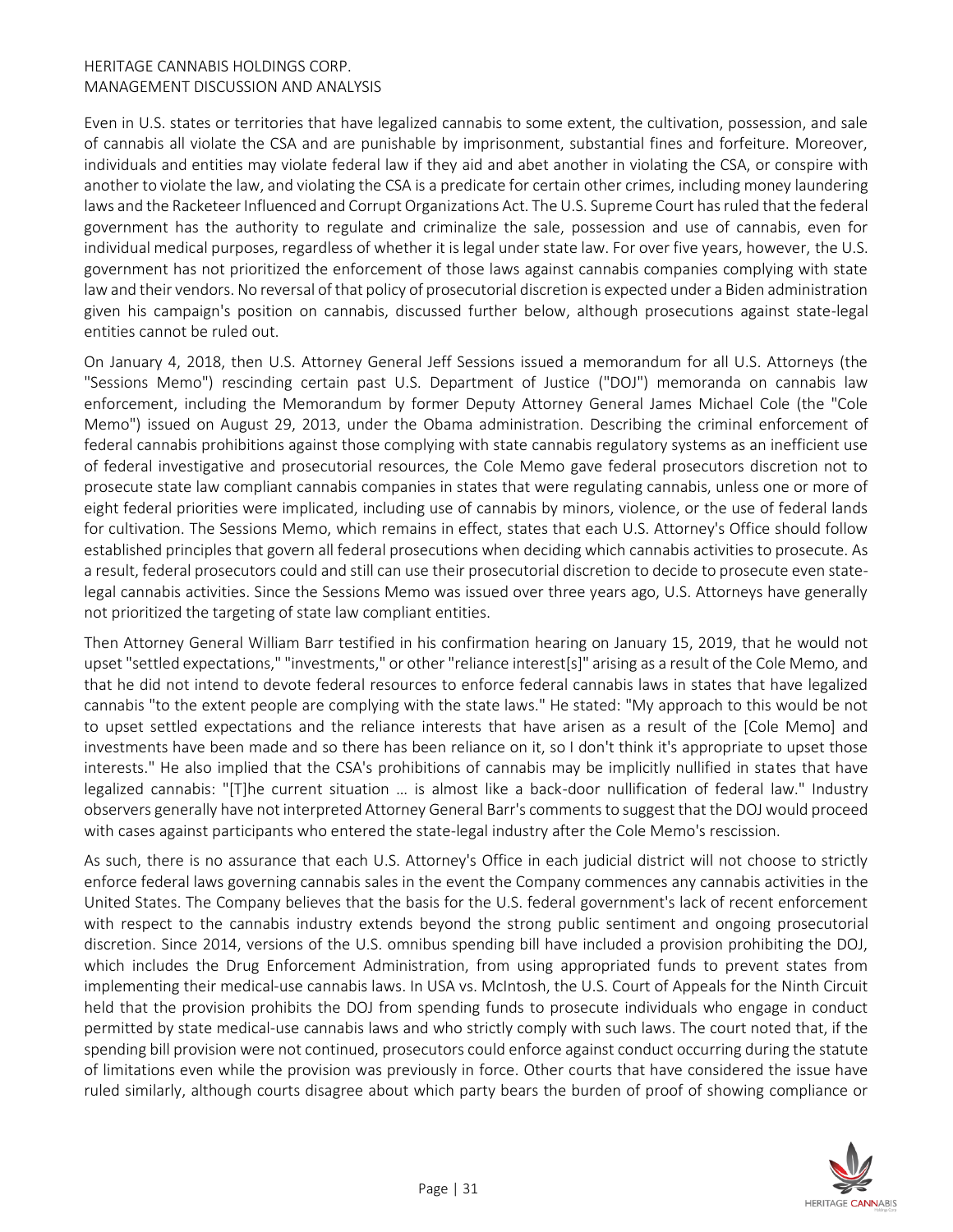noncompliance with state law. Consequently, it is feasible that in the future that Company may directly or indirectly sell adult-use cannabis, if permitted by such state and local laws now or in the future, and therefore may be outside any protections extended to medical-use cannabis under the spending bill provision. This could subject us to greater and/or different federal legal and other risks as compared to businesses where cannabis is sold exclusively for medical use, which could in turn materially adversely affect our business. Furthermore, any change in the federal government's enforcement posture with respect to state-licensed cannabis sales, including the enforcement postures of individual federal prosecutors in judicial districts where the Company may operate, would result in our inability to execute our then business plan, and we would likely suffer significant losses with respect to client base, which would adversely affect our operations, cash flow and financial condition.

While President Biden's campaign position on cannabis falls short of full legalization, he has campaigned on a platform of relaxing enforcement of cannabis proscriptions, including decriminalization generally. According to the Biden campaign website: "A Biden Administration will support the legalization of cannabis for medical purposes and reschedule cannabis as a CSA Schedule II drug so researchers can study its positive and negative impacts. This will include allowing the [Department of Veteran's Affairs] to research the use of medical cannabis to treat veteranspecific health needs." He has pledged to "decriminalize" cannabis, which could prompt his U.S. Attorney General to issue policy guidance to U.S. Attorneys that they should not enforce federal cannabis prohibition against state law compliant entities and others legally transacting business with them. Indeed, the Biden-Sanders Unity Platform, which was released at the time President Biden won the Democratic Party nomination for President, affirmed that his administration would seek to "[d]ecriminalize marijuana use and legalize marijuana for medical purposes at the federal level;" "allow states to make their own decisions about legalizing recreational use;" and "automatically expunge all past marijuana convictions for use and possession." Vice President Harris echoed these intentions during the vice presidential debate, saying that "[w]e will decriminalize marijuana and we will expunge the records of those who have been convicted of marijuana[-related offenses]." While President Biden's promise to decriminalize likely would mean that the federal government would not criminally enforce the Schedule II status against state legal entities, the implications are not entirely clear.

Although the U.S. Attorney General could issue policy guidance to federal prosecutors that they should not interfere with cannabis businesses operating in compliance with states' laws, any such guidance would not have the force of law, and could not be enforced by the courts. The President alone cannot legalize medical cannabis, and as states have demonstrated, legalizing medical cannabis can take many different forms. While rescheduling cannabis to the CSA's Schedule II would ease certain research restrictions, it would not make the state medical or adult-use programs federally legal. Additionally, President Biden has not appointed any known proponents of cannabis legalization to the Office of National Drug Control Policy transition team. Furthermore, while industry observers are hopeful that changes in Congress, along with a Biden presidency, will increase the chances of federal cannabis policy reform, such as the Marijuana Opportunity Reinvestment and Expungement Act (or MORE Act), which was originally co-sponsored by now Vice President Harris in the Senate, or banking reform, such as the SAFE Banking Act, we cannot provide assurances about the content, timing or chances of passage of a bill legalizing cannabis, particularly in the Senate. Accordingly, we cannot predict the timing of any change in federal law or possible changes in federal enforcement. In the unlikely event that the federal government were to reverse its long-standing hands-off approach to the state legal cannabis markets and start more broadly enforcing federal law regarding cannabis, this may hinder potential expansion opportunities of the Company into the United States.

#### *Anti-money laundering laws and regulations*

The Company is subject to a variety of laws and regulations domestically and in the United States that involve money laundering, financial recordkeeping and proceeds of crime, including the Bank Secrecy Act, as amended by Title III of the Uniting and Strengthening America by Providing Appropriate Tools Required to Intercept and Obstruct Terrorism Act of 2001 (USA PATRIOT Act), Sections 1956 and 1957 of U.S.C. Title 18 (the Money Laundering Control Act), the Proceeds of Crime (Money Laundering) and Terrorist Financing Act (Canada), as amended, and the rules